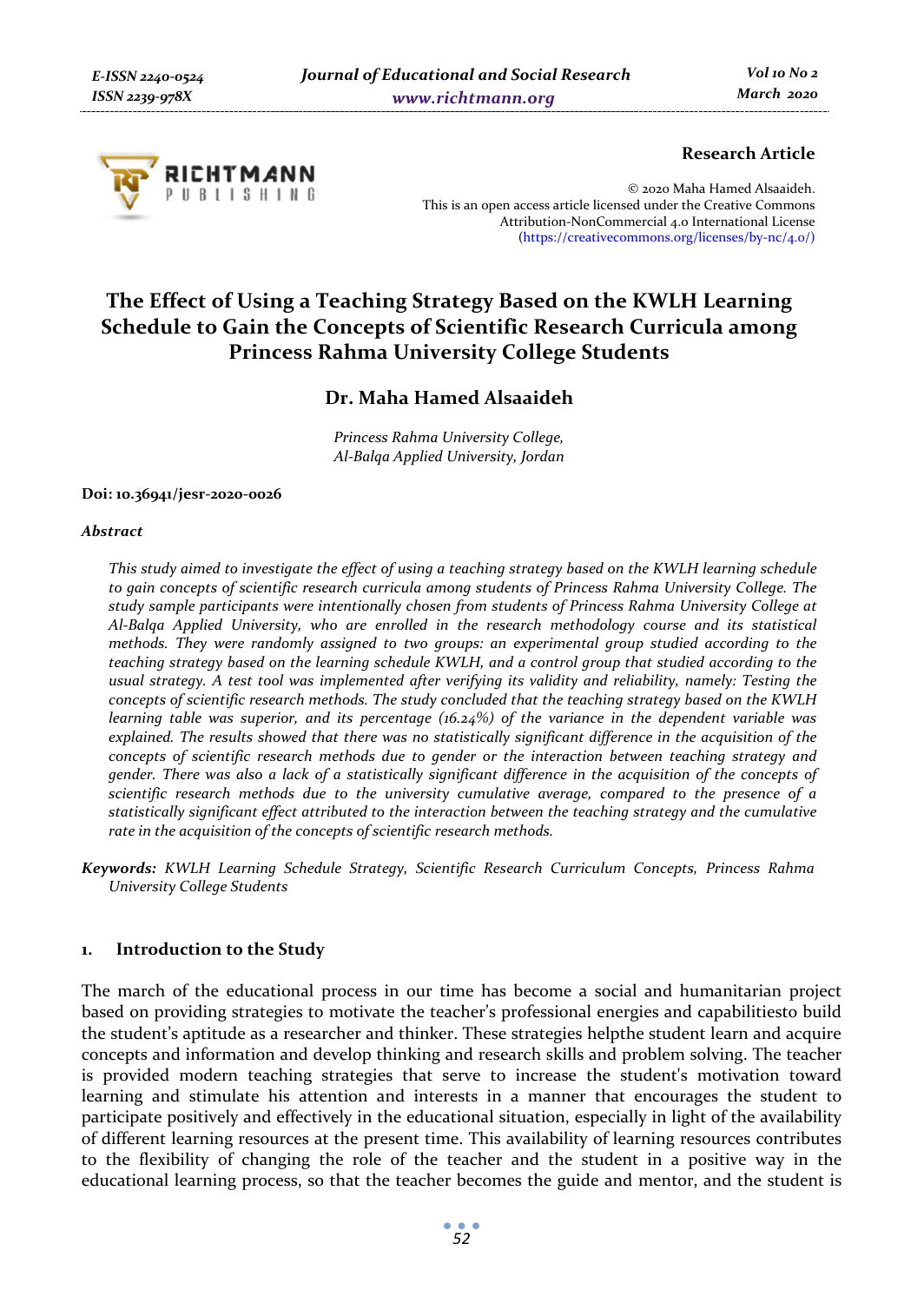responsible for his learning and is a researcher of knowledge and meaning-building which qualifies him to employ what he learned in new life situations; this is accomplished through employing modern teaching strategies that considerissues of meaningful learning, concept-building and absorbing accurate knowledge, taking into account individual differencesand self-learning. They create the potential for positive participation by all students. The learning technique KWLH (Know, Want, Learned, How) makes students the focus of the educational process and focuses on positive support of students, thereby increasing their self-confidence to learn academic concepts while taking into account the characteristics of students and their capabilities.

The KWL Learning Schedule strategy created by Donna Ogle in the USA was one of various educational strategies based on the metacognition concept that John Flavell first created in 1979 to refer to effective and meaningful learning (Alsoudi, 2017). Metacognitive strategies include a set of procedures for the learner to achieve effective active learning that makes learning based on the learner's activity and experiences. The learner's effectiveness is increased when dealing with different educational situations and develops his ability to manage his knowledge. The KWL learning schedule strategy helps the teacher in enabling his students to process the texts, no matter how difficult they are, by activating their previous knowledge. It strengthens the principle of self-learning among students and contributes to attracting their interest and encouraging them in the constant search for information (Al-Balawi, 2016).

The learning schedule strategy KWLH is considered an effective constructive learning strategy. It requires learners to summon their prior knowledge, and it is described as a strategy that has a positive impact on developing an understanding of the text read by students. The main steps of theKWL strategy are described by DonnaOgle: K- what I know about the subject (identifying previous knowledge) and the word "know" symbolizes previous knowledge; W- what I want to know about the subject, and the word "want" symbolizes the intended knowledge; L- what I already learned about the subject, and the word "learned" symbolizes the knowledge already acquired(Musabalat2016, Bou Aisha2018). This strategy aims to help students understand the subject and employ it in a way that is consistent with the student's cognitive structure and in a manner that relies on activating the previous knowledge and making it a point of recall and acquisition of new information (Musabalat 2016, Bou Aisha 2018).

In this context, the KWL strategy is characterized by flexibility so that the teacher can adapt it to suit the students. In its essence, it depends on the student's self-questioning process to verify the type, nature, and amount of his knowledge and the appropriate methods for the assignment he is about to learn. There also is the possibility of adding a fourth step to establish the KWLH Learning ScheduleStrategy.It is represented by the letter H - How can more be learned (Bou Aisha, 2018). The word How indicates the development of information and the deepening of students' experiences about the concept from additional learning sources, while the fifth step, Summarizing, refers to the ability of students to write a summary of what was learned (Bou Aisha, 2018).

The success of the KWLH strategy depends on the role that the teacher plays towards students when implementing the strategy and the extent of his knowledge of the teacher's role. The main role of the teacher is to encouragestudents to identify their previous knowledge, and to generate questions for students that serve to stimulate their thinking and encourage them to come up with new ideas. The teacher should dialogue with students, organizing their knowledge and directing it within an effective organizational chart, promoting good ideas and correcting students' alternative perceptions by comparing what they have learned with what they believed. Immediate feedback should be provided to students. Teachers should assess students' performance and the degree to which they achieve the desired goals (Aram, 2012). The teacher also helps his students by highlighting the gaps and inconsistencies in the students' knowledge and guides them to create lists of things they want to know about the topic or questions they want to answer about it (Mardiana, 2016).

Since the KWL strategy stimulates students' thinking by promoting questioning and independent thinking and defining the goals that lead them to achieve them (Alsoudi, 2017), it is important in helping studentsidentify prior knowledge of the topic of the text being read, defining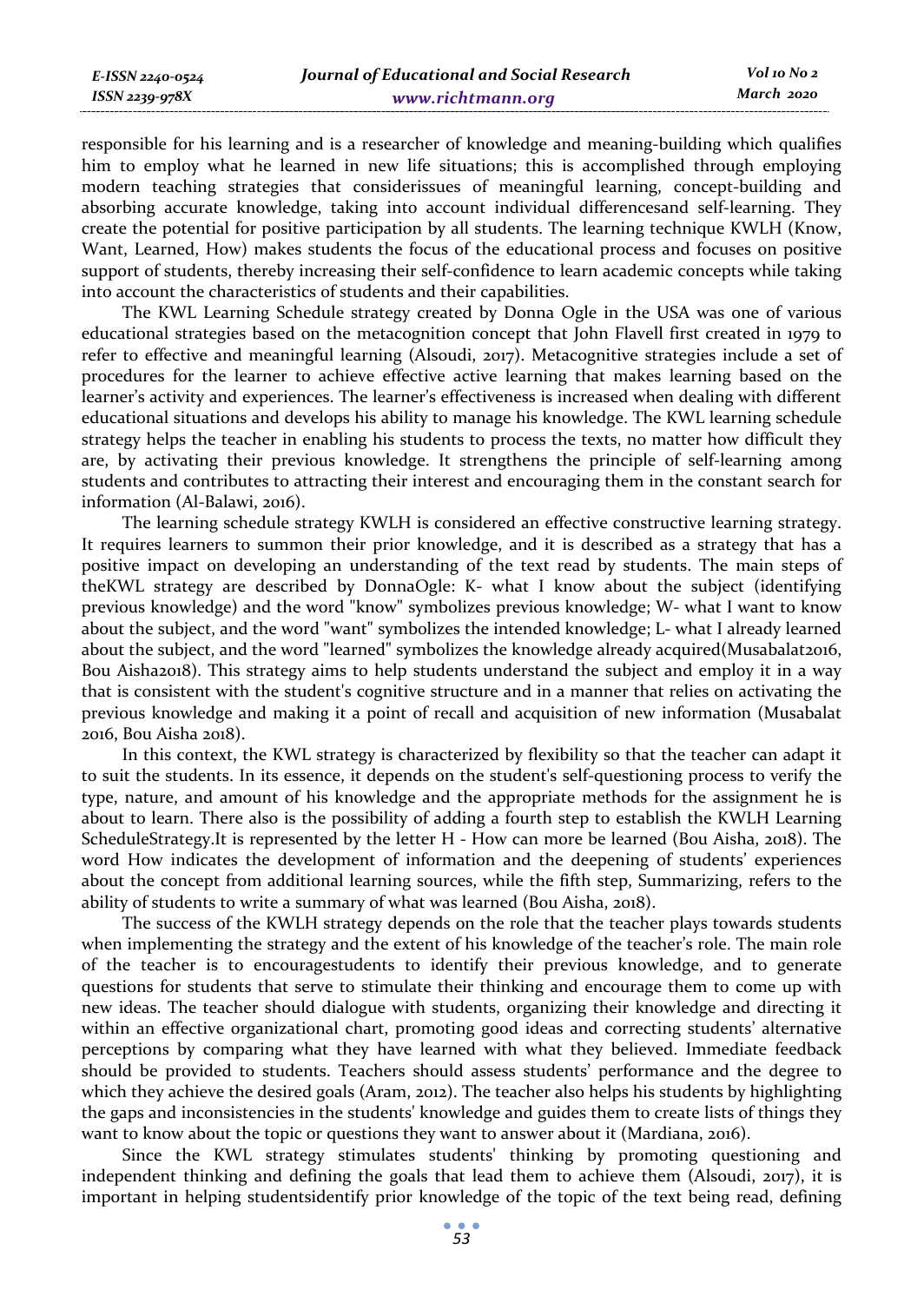the purpose of reading, observing their understanding, evaluating their understanding of the text and the expansion of ideas beyond the text (Mardiana, 2016). The learner plays an important role during the application of the KWL or KWLH strategies, which is planning the goals and their sequences and achieving them and monitoring himself and his success in communicating these goals and evaluating the mistakes and challenges that face him, and all this is by activating his previous knowledge and linking it to new knowledge and practicing various educational activities, and the biggest burden falls on the learner who performs the questioning and self-questioning before, during, and after the learning process. To achieve this, there must be a set of attributes in the learner to do this role: cooperation with colleagues, interacting positively with others during activities, perseverance in learning, interest in feedback, realism, and the ability to employ knowledge acquired in different areas of life (Al-Otaibi, 2015).

Since sound conceptual knowledge is important for students'success in acquiring new concepts and is related to modifying wrong or unclear concepts to them, it was appropriate to choose a teaching strategy that contributes to improving students' learning of scientific research concepts and approaches and their perception as the concepts in the curriculum of scientific research are distinguished as having a special nature. The concepts are interrelated and cumulative and have repercussions and mutual effects among them, which may lead to students' misunderstanding of them. Alawin and Al-Ayasrah (2016) have indicated that learning concepts and acquiring them requires the use of teaching strategies and methods based on understanding and meaningful learning and activating the active role of the student in scientific activities. Use of the strategies take into account basic skills in thinking and ensures accuracy in its composition so that students retain it for a longer period and transfer its functional impactto daily life.

In addition, student learning of concepts is one of the challenges facing those in charge of the educational process in the educational field; for example,teaching concepts in a superficial manner to students, and the adoption of teaching methods based on memorization which does not fit with learning concepts. Conceptual learning requires teachers to choose a modern teaching strategy that enables the teacher to discover the wrong concepts among students and to help correct and modify their ideasso that new knowledge is built on a sound and correct scientific basis (Al-Subaie & Al-Turki, 2016).Therefore, this study came to reveal the effect of the teaching strategy based on the KWLH learning schedule on acquiring concepts of scientific research curricula among students of Princess Rahma University College.

## **2. Problem**

The current study's problem is focused on the process of students' acquisition of concepts of scientific research curricula during their course of scientific research curricula at Princess Rahma University College / Al-Balqa Applied University and their assimilation of them in a proper manner in light of the researcher's sense of the students'weak acquisition of the concepts and topics and their weak ability to correctly, practically apply the concepts of the academic course. The reason for weak acquisition of the concepts may be due to traditional teaching methods, and to the fact that students are limited to learning the course in a purely theoretical way with the goal of attaining a grade without real understanding or practical scientific application based on linking the terms and concepts of the course to social phenomena and problems. On the other hand, we find that the current educational efforts at the local and global levels are centered ondeveloping real change for the role of both the teacher and the learner in the reality of the educational field as it seeks to make the learner responsible for his learning as a thinker and researcher, so he can link what he learns to his daily life. With these attempts and efforts, it is noted that some teachers focus on covering the textbook without any attention to the quality of teaching and learning outcomes. We desperately need students who have knowledge of what enables them to understand the requirements of the current era, in addition to identifying students who are aware of the problems of their society and are able to make sound decisions in light of the knowledge that they have generated when the teaching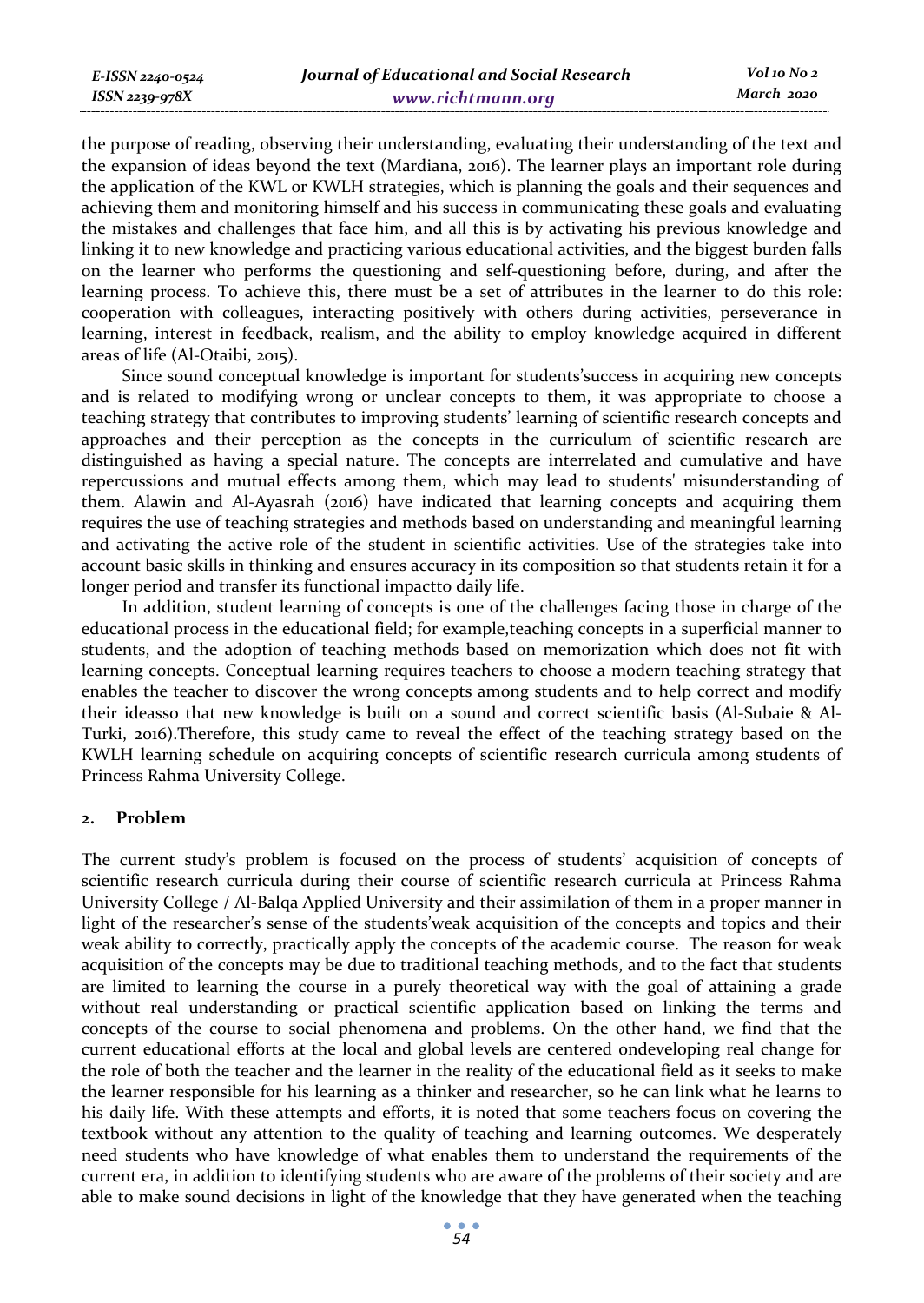process is linked to their daily life, where the learner identifies the study problem related to social phenomena and makes assumptions and specifies procedures to explain results and research proposed solutions and recommendations of a research problem.

#### *2.1 Questions*

Specifically, the study aimed to answer the following main questions:

What is the effect of using the teaching strategy based on the KWLH learning table to acquire concepts of scientific research curricula among Princess Rahma University College students?

In light of the previous main question, the study tried to answer the following sub-questions:

- 1. Does the degree of acquiring the concepts of scientific research curricula among Princess Rahma University College students differ according to the teaching strategy (teaching strategy based on the KWLH learning schedule and the usual strategy)?
- 2. Does the degree of acquiring the concepts of scientific research curricula among Princess Rahma University College students differ according to gender (male and female) when teaching both strategies (teaching strategy based on the KWLH learning schedule and the usual strategy)?
- 3. Is there an effect of the interaction between teaching strategy and gender in acquiring concepts of scientific research curricula among students of Princess Rahma University College?
- 4. Does the degree of acquiring the concepts of scientific research methods for students of Princess Rahma University College differ according to the cumulative average in the university (excellent, very good, good, acceptable) when teaching them with the two strategies (the teaching strategy based on the KWLH learning schedule and the usual strategy)?
- 5. Is there an effect of the interaction between the teaching strategy and the university grade point average in acquiring the concepts of scientific research curricula among Princess Rahma University College students?

## *2.2 Hypotheses*

- 1. There is no statistically significant difference  $(\alpha = 0.05)$  between degrees of acquisition of concepts of scientific research curricula among Princess Rahma University College students due to the teaching strategy (teaching strategy based on the KWLH learning schedule and the usual strategy).
- 2. There is no statistically significant difference ( $α = 0.05$ ) between degrees of acquisition of concepts of scientific research curricula among students of Princess Rahma University College attributed to gender (male, female) when teaching them both strategies (teaching strategy based on the KWLH learning schedule and the usual strategy).
- 3. There is no statistically significant effect ( $\alpha = 0.05$ ) between degrees of acquisition of concepts of scientific research curricula among Princess Rahma University College students due to the interaction between teaching strategy and gender.
- 4. There is no statistically significant difference ( $\alpha$  = 0.05) between the degrees of acquiring the concepts of scientific research curricula among Princess Rahma University College students due to the university cumulative average when teaching them with two strategies (the teaching strategy based on the KWLH learning schedule and the usual strategy).
- 5. There is no statistically significant effect ( $\alpha = 0.05$ ) between degrees of acquisition of concepts of scientific research curricula among Princess Rahma University College students due to the interaction between teaching strategy and the GPA.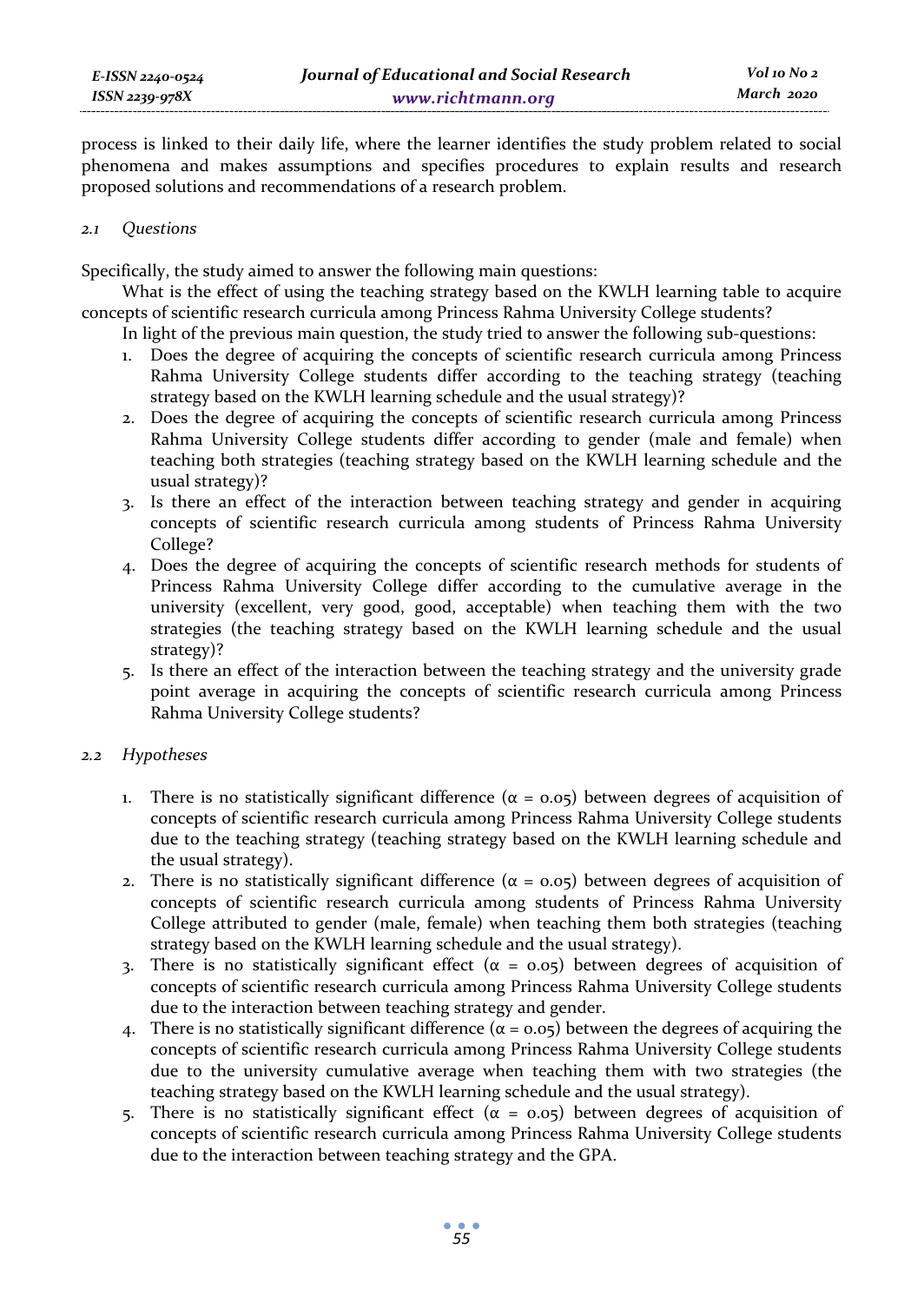## *2.3 Procedural Definitions*

## *2.3.1 KWLH Learning Schedule-Based Teaching Strategy*

The KWLH Learning Schedule-Based Teaching Strategy is a structured work plan based on four steps: K-what do I know; W- what do I want to know; L- what have I learned; H- how can I learn more. It was developed to achieve specific learning outcomes based on the ideas of structural theory so that it contributes to activating students' thinking about the educational situation and gradually learn the academic topic before new learning takes place so they can build meaning and develop it themselves with the teacher's guidance. KWLH is a teaching strategy based on brainstorming and asking several questions about the learner's previous knowledge, information and experiences related to new learning and what the learner must reach and must know, in the context of providing the type of interaction that occurs during the course of education, whether between the teacher and students or between students with each other under the guidance of the teacher. The goal is to stimulate the thinking processes of students before and during the processes of learning and teaching. They must implement multiple cognitive activities and processes. Use of the KWLH strategy actively contributes to deepening a comprehensive understanding among students as they realize the subject of the first lesson in a way that leads to improving students' performance in the educational situation and achieving learning based on meaning; thus acquiring the desired knowledge for them to improve academic achievement.

## *2.3.2 Acquire Concepts of Scientific Research Methods*

Procedurally, it refers to the cognitive ability of the individual and the meaning and understanding of the terminology of scientific research methods and concepts, and his awareness of the contents of these concepts in a theoretical and practical way. Students' acquisition of scientific research concepts in this study was measured by the degree that students obtained on testing the concepts of scientific research methods that were specially prepared for this.

## *2.3.3 Cumulative Average (GPA)*

The Cumulative Average (GPA) is an indicator that reflects the student's academic performance and academic achievement in the first university stage to obtain a bachelor's degree. It represents a statistical average of the student's performance in his study of university courses within the study plan for specialization during a specific time period; it may be a semester or what is known as the semester averageand the last cumulative average that indicates the student's rate during the entire school year; in this study, students were classified into four levels according to the cumulative average, which is (excellent, very good, good, acceptable).

## **3. Limitations**

The study was conducted within the following limitations:

- 1. The study was limited to students of Princess Rahma University College Al-Balqa Applied University - who study the course of scientific research curricula and its statistical methods.
- 2. The study was limited to a specific study subject, namely: "The problem of the study and its hypotheses" as it was chosen from the approved study plan for the course Scientific Research Methods and Statistical Methods which was developed and reformulated in light of the teaching strategy of the study and its variables. It was taught during the second semester of the academic year 2018/2019.
- 3. The extent of validity and reliability of the study tool used in collecting study data, which determined the results of the study by the extent of its credibility and stability in general.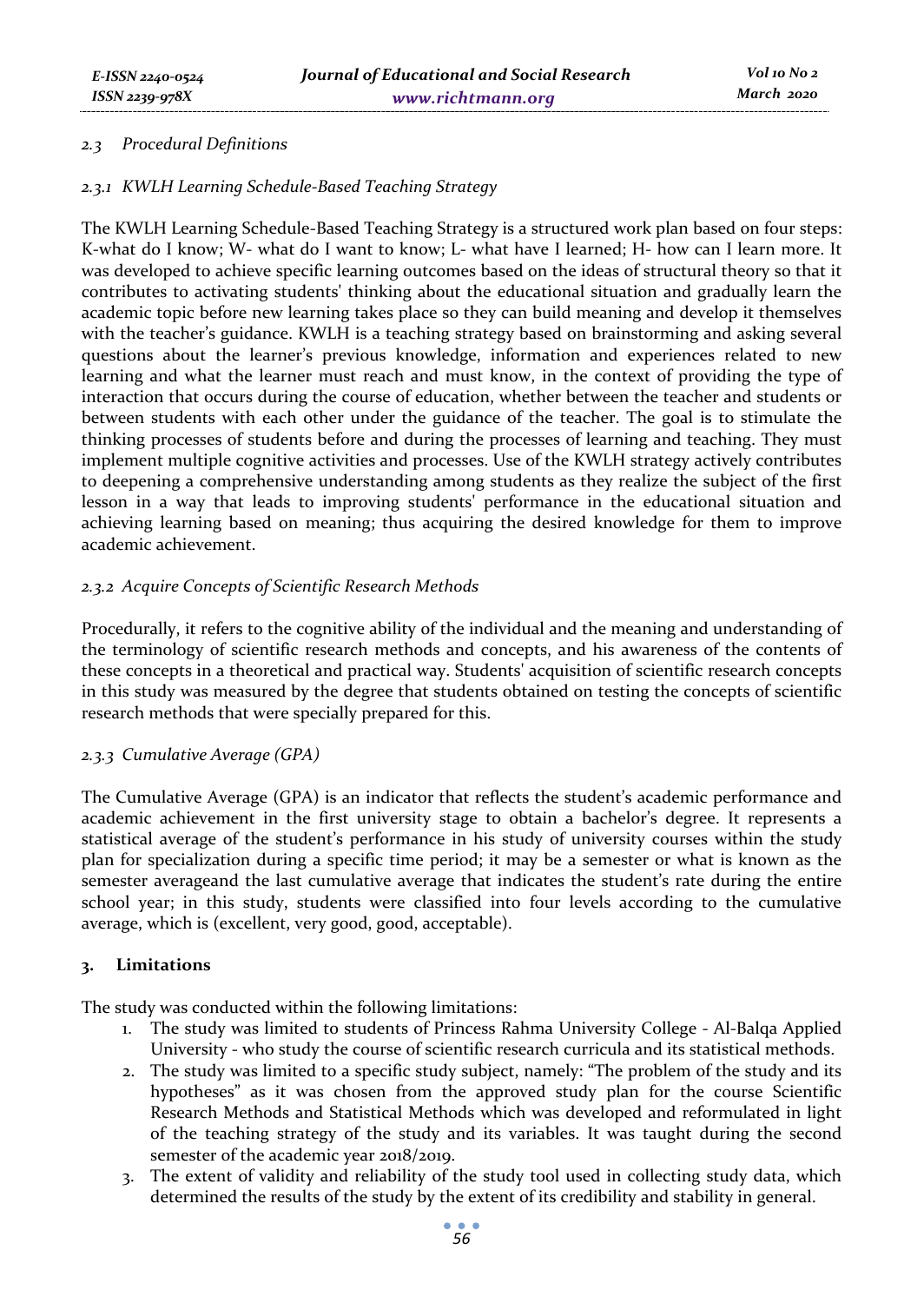#### **4. Objectives**

The present study aims to:

- 1. Identify the effect of using a teaching strategy based on the KWLH learning schedule to improve students' acquisition of scientific research methodology concepts and achieve effective and meaningful learning.
- 2. Prepare and develop an educational subject according to a teaching strategy based on the KWLH learning schedule and reveal the extent of the effectiveness of this strategy in improving students' acquisition of the concepts of scientific research methods and their ownership of them.
- 3. The detection of the presence of statistically significant differences between the average scores of the experimental group of students and the mean scores of the students of the control group in testing the concepts of scientific research curricula due to the teaching strategy.
- 4. Detect the presence of statistically significant differences between the average score of the experimental group of students and the average score of the control group students in examining the concepts of scientific research curricula due to the gender and the university's cumulative average for students and the interaction between teaching strategy, gender, and the cumulative average for students.

## **5. Importance of the Study**

The importance of the study is to present educational research that contributes to enriching theoretical literature about acquiring the concepts of scientific research curricula among university students who are studying the course of scientific research curricula using the KWLH learning schedule strategy. The theoretical importance of the study is that it showed thestrategic value of the learning schedule in the educational process and how to achieve desired learning outcomes for the student according to the steps of the strategy and its role in making the learner thefocus in the educational situation with the support of the teacher who acts as a guide for the learner.During the learning and teaching process, the teacher employs the diagnostic evaluation, guidance, and final evaluation within this educational strategy. Through this method they make sure that learning has been achieved, that the student reaches the desired goals, and the student obtains the necessary feedback for improvement and development.

By taking advantage of the results of the current study, the importance from a practical point of view is to direct the attention of teachers of academic courses at the university level toward the effectiveness of the KWLH learning strategy to improve the academic performance of students and enhance the acquisition of concepts and terms of their various courses. In addition, the possibility of employing the learning schedule strategy at grade level will benefit student learning, and that is by taking advantage of the process to apply the KWLH learning schedule strategy in the educational situation and by the teacher and the learner collaborating in a way that clarifies the role of the teacher and the student alike, and enhances student learning based on linking new learning with previous learning and previous experiences and knowledge. This is an essential necessity within the steps of the learning strategy at the beginning and during its implementation when the student is asked what do you know? And what do you want to know? Here, the strategy has worked to develop the student's reading comprehension based on meaning by reorganizing the knowledge and experiences that he previously acquired to fit new concepts, knowledge and information and link them together.

## **6. Literature Review**

While reviewing the theoretical framework of the study, several previous studies related to the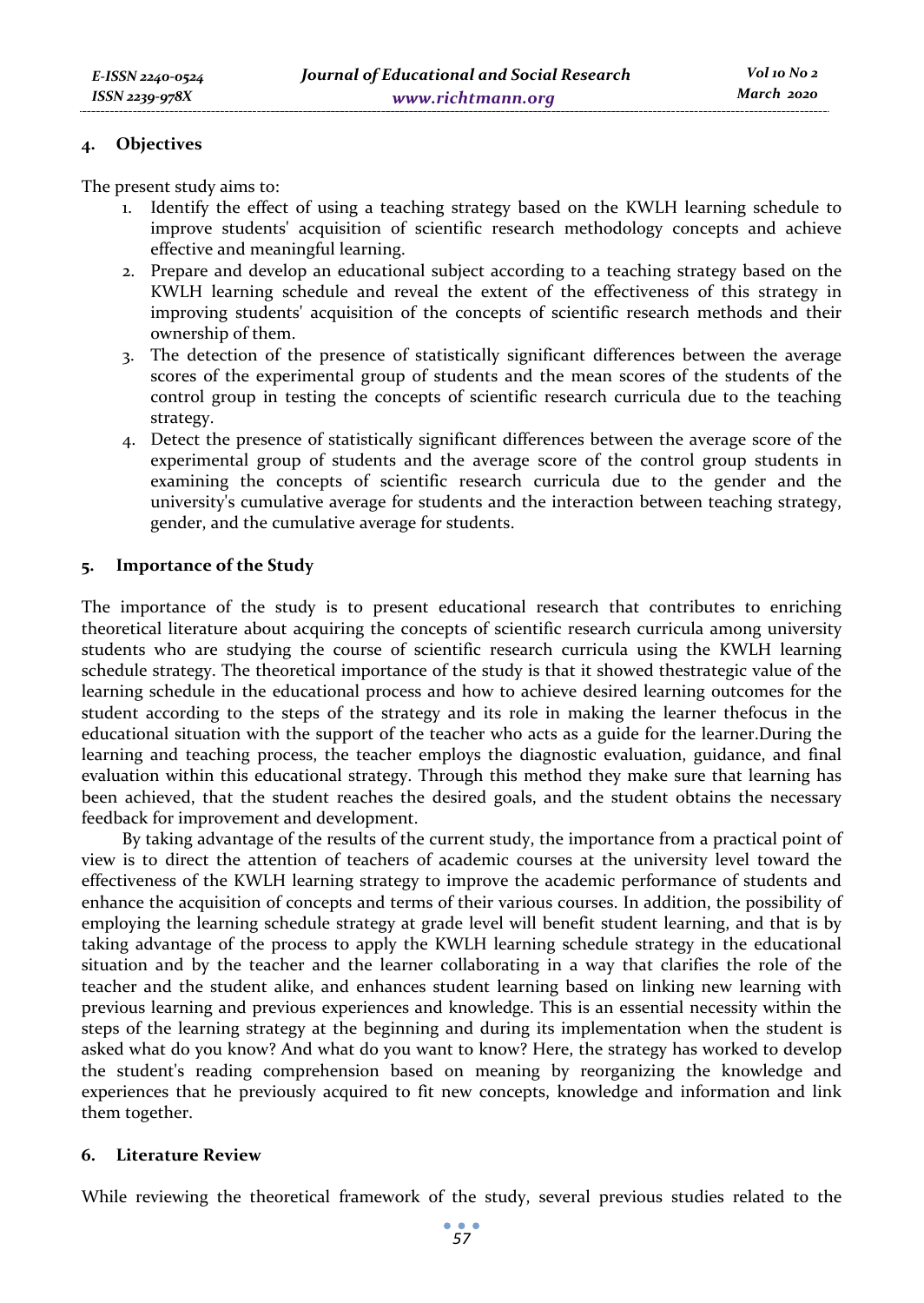teaching strategy based on the KWLH learning table and the concepts of scientific research methods emerged and have been arranged in chronological order starting with the most recent, as follows:

#### *6.1 Related Studies: Teaching Strategy Based on the KWLH Learning Schedule*

The aim of Woyengibarakemi Soinyoand Brown (2019) was to examine the effects of Know-Want-Learn (KWL) differentiation and Jigsaw Cooperative Learning (JCL) strategies on the performance of Social Studies students at the Junior Secondary School (JSS) level in Port Harcourt Local Government Area of Rivers State.The study involved three groups which were two experimental groups (KWL) differentiation learning strategy and (JCL) strategy and a control group taught with traditional learning strategy, and the sample consisted of 177 (90 male students and 87 female students). The findings of the study showed that (KWL) differentiation and (JCL) strategies could improve the performance of junior secondary school students in Social Studies. But the interaction effect of (KWL) differentiation, (JCL) strategies and gender on students' performance in Social Studies was not significant.

The objectives of the research of Kusumaningrum and Widiyanto (2018) was to find the effects of using KWL strategy on students' reading skills, and to find out the significant difference on the students' reading skills taught by using KWL strategy and taught without using KWL strategy. The samples of the study were grouped as an experimental class which consisted of 32, and a control class which consisted of 32 students from the eighth grade in SMP N 1 Pecangaan Jepara in the academic year 2017/2018. The results showed that the students' reading skills taught by using KWL strategy were good, and the difference between the students' reading skill taught with and without using KWL strategy was significant. It means that the students taught by using KWL strategy learned more than the students taught without using KWL strategy.

The Bou Aisha (2018) study sought to identify the impact of using the KWL strategy in teaching a computer course on developing academic achievement for first-year high school students in Dhahran, Saudi Arabia. The semi-experimental approach was used to achieve the objectives of the study, as the study sample consisted of  $(zz)$  students divided into two groups: the experimental group (14) students were taught by the KWL strategy, and the control group (13) students were taught in the usual way. The results of the study showed that there were statistically significant differences in academic achievement attributable to the teaching strategy, which was in favor of the experimental group.

The aim of Alsoudi study (2017) is to examine the effect of using the KWL strategy on acquiring religious concepts among eighth graders in Jordan. The sample of the study consisted of 139 male and female students (4 groups); they were chosen randomly from the Education Directorate in Tafila. Two sections formed the experimental group (one section for males and one section for females) were taught using the KWL strategy, and the other two sections formed the control group (one section for males and one section for females) and they were taught using the regular teaching strategy, and the results indicated that there is a statistically significant difference in achievement which is in favor of experimental group, and there were no statistically significant differences in achievement attributable to gender or to the interaction between gender and teaching strategy.

The aim of Zouhor, Bogdanović, Skuban and Pavkov-Hrvojević research (2017) was to examine the effect of the mKWL strategy on primary school students' achievement in physics. Quasi experimental research was carried out with 110 sixth-grade students divided into an experimental and a control group. The students in the experimental group were taught using TQHL charts which based on mKWL strategy and the students in the control group were taught using direct teaching. The results showed that mKWL strategy in a sixth-grade physics class has a positive effect on students' achievement, and it can be suggested to implement the described strategy in teaching physics in order to improve students' achievement in this subject.

The objective of Mardiana's (2016) studywas to investigate the influence of KWL strategy toward students' reading comprehension achievement and five aspects of characters which are motivating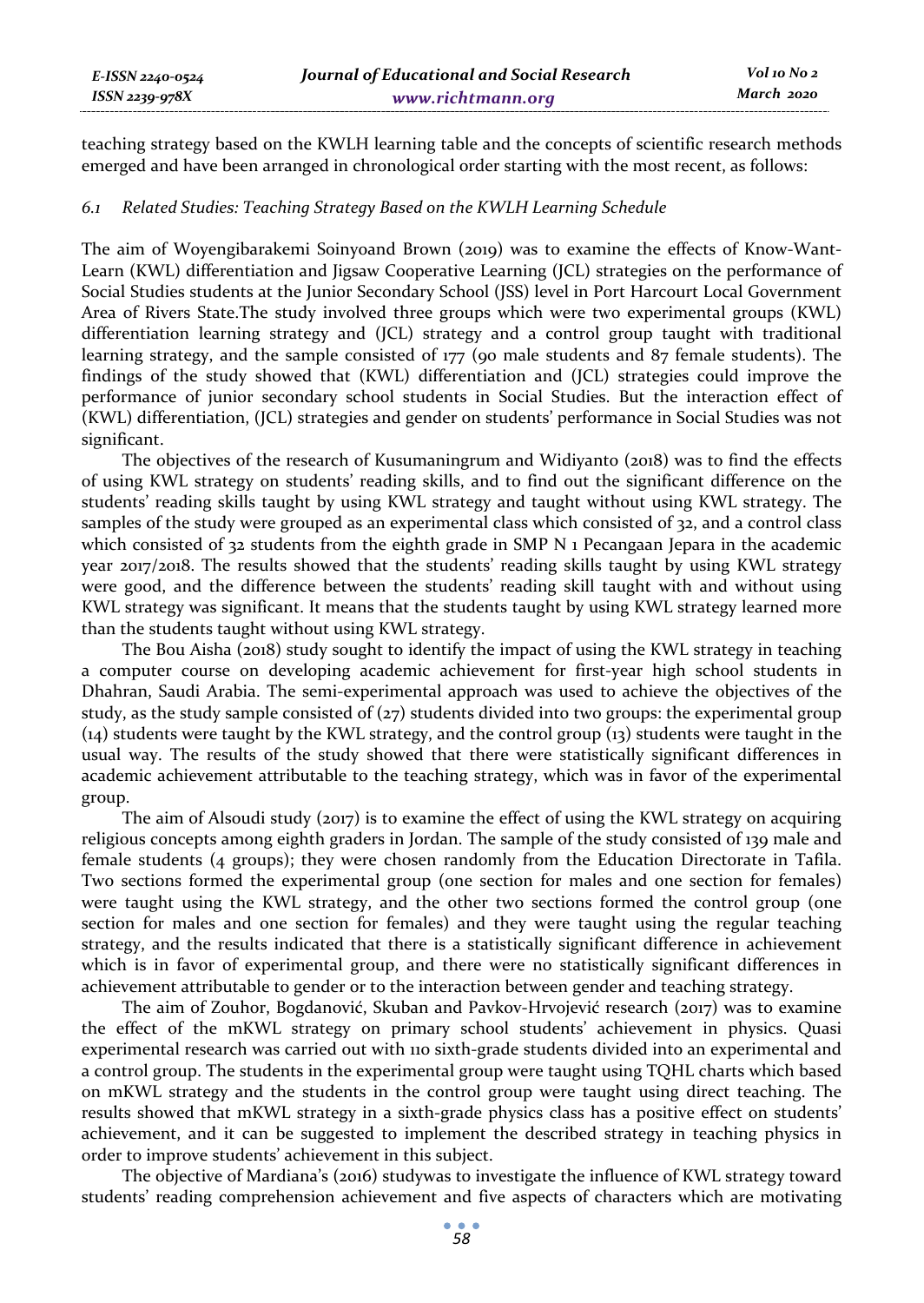| E-ISSN 2240-0524 | Journal of Educational and Social Research | Vol 10 No 2 |
|------------------|--------------------------------------------|-------------|
| ISSN 2239-978X   | www.richtmann.org                          | March 2020  |

oneself, self-awareness, managing emotion, empathy, and social skills. The study sample consisted of Seventy four seventh graders equally divided into experimental  $(N=\frac{37}{7})$  and control groups  $(N=\frac{37}{7})$ . The result showed that there was significant improvement in students' reading comprehension achievement, where the experimental group outperformed in reading comprehension, and the result showed improvement on students' characters and there were also found difference in each aspect of character after they were taught by using KWL strategy.

Al-Balawi (2016) conducted a study aimed at revealing the effect of teaching using the KWL strategy on the achievement of students of theoretical specializations at the Faculty of Arts and Sciences in Al-Ula in the course of statistical applications in the humanities, as the use of the experimental curriculum worked on a sample of  $(44)$  students. The study concluded that there were statistically significant differences between the pre and post application of the achievement test of the experimental group and it is in favor of the post application, as it was found that there are statistically significant differences between the students of the experimental group and the control in the post application of the achievement test which is in favor of the experimental group.

Al-Subaie and Al-Turki (2016) attempted to reveal the effectiveness of teaching by using KWL in correcting wrong-understanding patterns in some concepts of the computer course for first-year high school students, where the study was applied to a sample of (60) students distributed to two groups represented by the experimental group and the control group, The study concluded that there are statistically significant differences between the pre and post application of the test related to correcting wrong-understanding patterns of the concepts mentioned in the unit "Programming in Visual Basic Studio" at the experimental group and it is in favor of the post application, as it also shows the presence of statistically significant differences between students of the experimental group and the control group in the post application of a test for the experimental group.

The study of Al-Alawin and Al-Ayasrah (2016) aimed to investigate the impact of a teaching strategy that integrates the KWL strategy and the POE strategy in developing environmental concepts among ninth grade students and developing their attitudes towards the environment. The sample of the study consisted of (99) male and female students from the schools of Hosni Fariz for boys and Aisha bint Abi Bakr for girls, affiliated to the Directorate of Education in Al Balqa governorate. The results indicated a statistically significant effect attributed to the combined strategy on acquiring environmental concepts among students and developing their attitudes toward the environment, as well as having a statistically significant effect attributed to the interaction between the integrated strategy and gender in developing environmental trends, while the results showed that there was no statistically significant effect due to the interaction between the integrated strategy and gender in acquiring environmental concepts.

The study of Al-Otaibi (2015) sought to reveal the effectiveness of the KWLH teaching strategy in teaching the prophetic biography on developing moral values and awareness of them among primary school students. The study was applied to (40) sixth-grade students according to the experimental approach, and the results have shown the effectiveness of the KWLH teaching strategy in the development of moral values and the development of awareness of moral values among students of the experimental group, in addition to a correlation between commitment to and awareness of moral values.

The objective of the studyby Riswanto, Risnawati, and Lismayanti (2014) was to see whether the use of KWL (Know, Want, and Learned) strategy was effective in improving students' reading comprehension achievement in learning English as a Foreign Language. The population was the eighth grade students of SMPN 4 Palembang in academic year of 2011/2012 with a total number of  $254$ students. Forty students were taken as sample. There were two groups (experimental and control groups), each of which consisted of 20 students. The data were collected by using a multiple choice reading comprehension test. The results showed that the KWL strategy was effective in improving the students' reading comprehension achievement. The effectiveness of the contribution of KWL strategy on students' reading comprehension achievement was 70.5%.

The purpose of the study by Hamdan (2014) is to examine the effectiveness of the KWL-Plus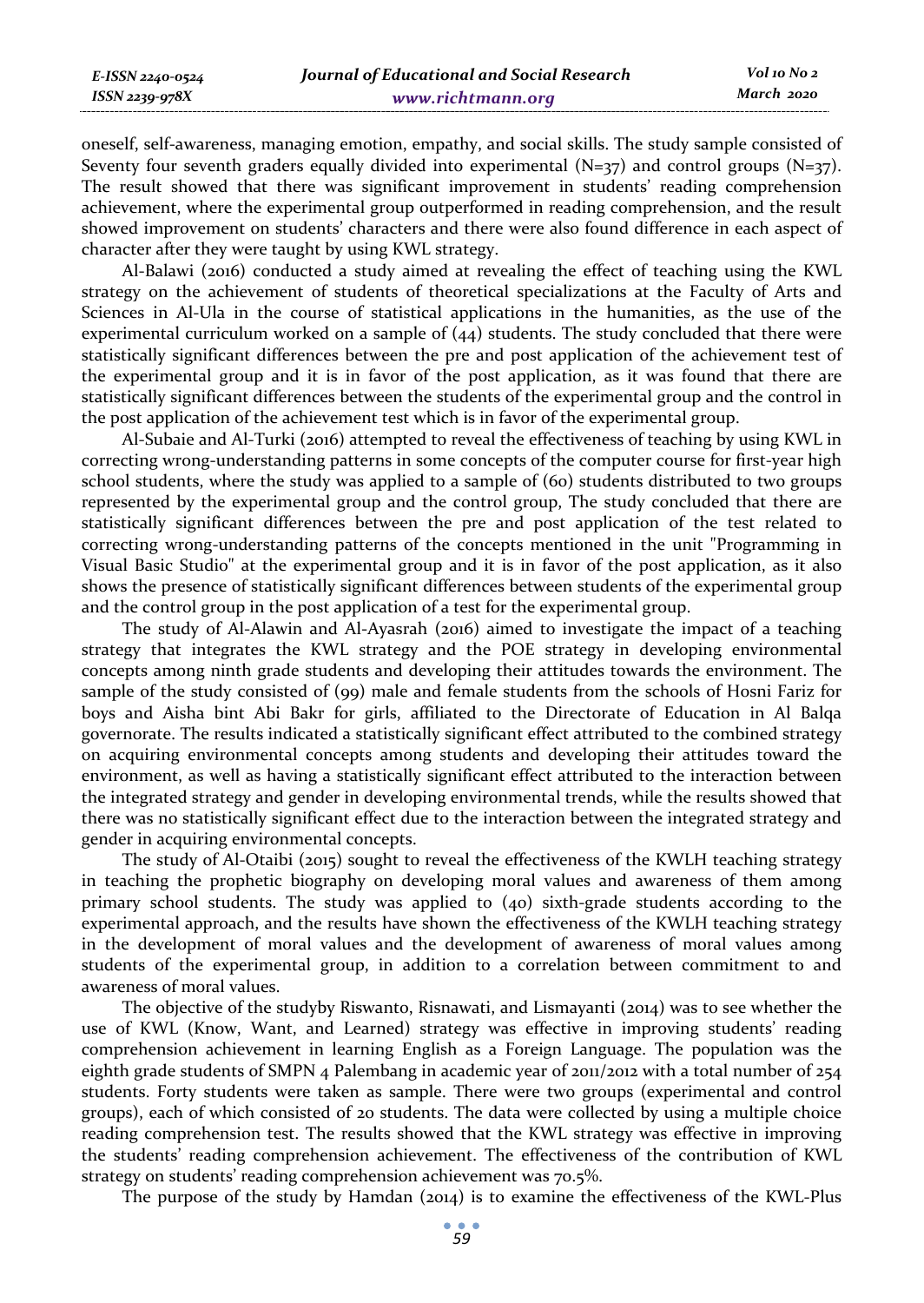strategy on the performance of Jordanian Tenth Grade male students in reading comprehension. The sample of the study was selected from a private school and a public school. All the public school students represented the experimental group who were taught reading with the KWL-Plus strategy. Whereas, the private school students represented the control group who were taught with conventional reading strategies. To collect the data, the pre-test was conducted prior to the application of the strategy, and the post-test was given to the students in the two groups after the application of the strategy. The results indicated that the experimental group of the public school scored higher on the reading comprehension post-tests than their peers did in the control group, and the KWL-Plus strategy was effective in improving the reading comprehension performance.

Muhammad (2013) conducted a study aimed at investigating the impact of the use of the KWL strategy in teaching mathematics on academic achievement for sixth-graders in Sharjah. The sample of the study consisted of (104) male and female students, distributed into four groups: two groups for male experimental and control (50) students, and two groups for female experimental and control (54) students. The study concluded that there are statistically significant differences in the academic achievement of male and female students due to the method of teaching, which benefited the students who studied the KWL strategy, and the presence of statistically significant differences in the academic achievement of male and female students due to gender, which is in favor of females.

Aram's (2012) study attempted to know the effect of using the KWL strategy in acquiring concepts and critical thinking skills for seventh graders, where the study was applied to a sample of (97) female students using the experimental approach. The results showed that there are statistically significant differences between the mean scores of the experimental group and the control group in scientific concepts tests and critical thinking skills tests for the experimental group.

#### *6.2 Comment on Previous Studies*

In light of the foregoing, it was noted that previous studies focused on addressing the strategy of the KWL learning schedule within three phases, while others dealt with the strategy of the KWLH learning schedule within four phases. Through its use as a teaching strategy, it represented the main independent variable in the study which examined its impact whether in academic achievement, developing trends, or acquiring concepts in courses of study. Most ofthe studies relied on the experimental approach in their design. This is what the current study likened to previous studies as it sought to investigate the impact of the teaching strategy based on the KWLH self-learning schedule in acquiring the concepts of scientific research methods for students of Princess Rahma University College, and by adopting the quasi-experimental approach to study design and application.

The current study differed in the nature and number of variables that it addressed, namely: the gender and the cumulative average of a student at the university level. It examined the data of the impact of the teaching strategy based on the learning schedule KWLH in acquiring concepts of scientific research methods for students of Princess Rahma University College in light of gender variables and the university grade point average. It also studied the effect of the interaction between the KWLH strategy and gender, and the effect of the interaction between the KWLH strategy and the grade point average on the acquisition of concepts of scientific research curricula among students. In this context, the present study was distinguished in that it applied the study to students studying the course of scientific research curricula, which is a compulsory college requirement for students in various specializations at Princess Rahma University College / Al-Balqa Applied University.

## **7. Methods**

The quasi-experimental design approach was used in this study to investigate the effect of using the teaching strategy based on the KWLH learning schedule to help students acquire the concepts of scientific research curricula in light of gender variables and the university's cumulative average for Princess Rahma University College students.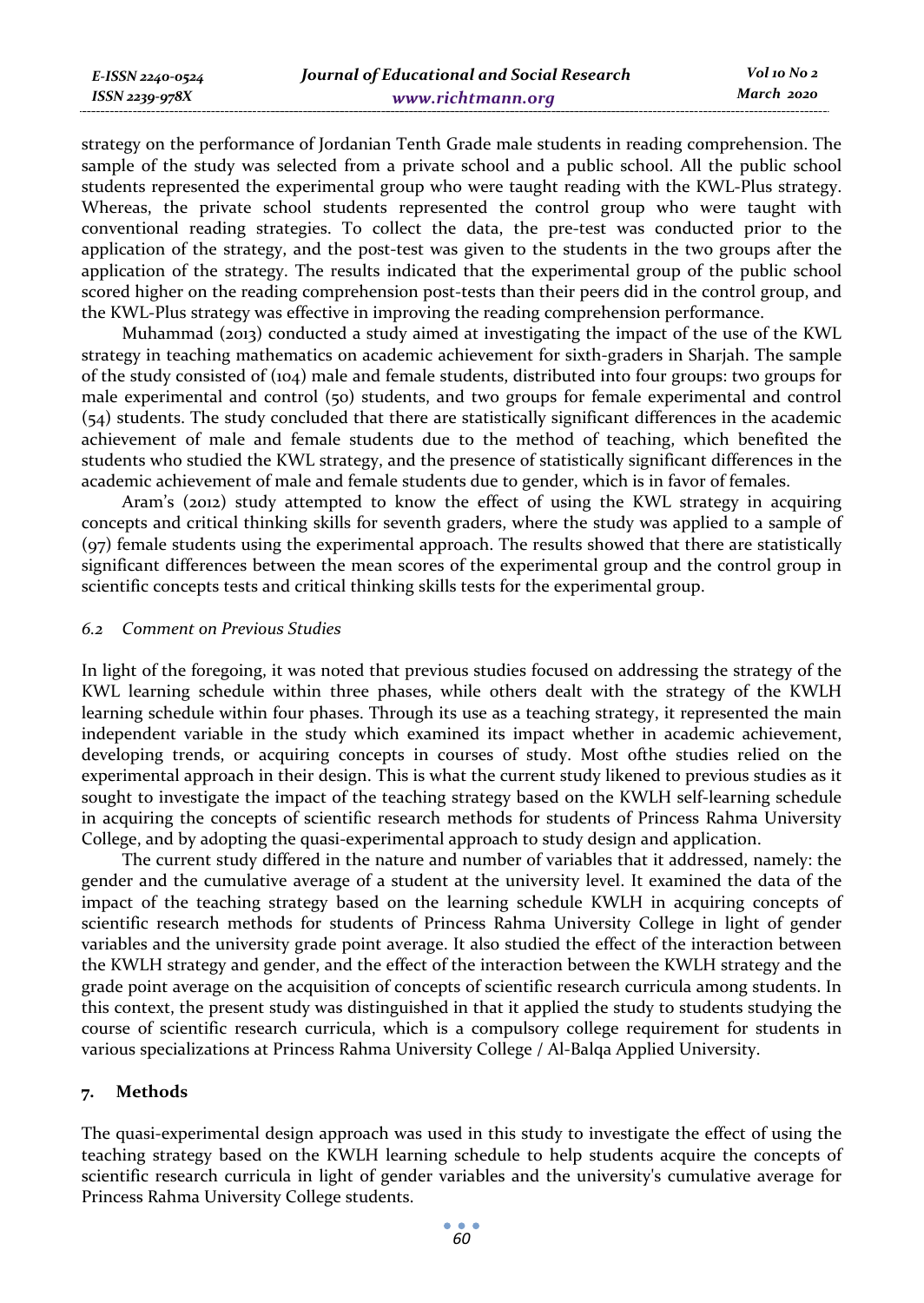## *7.1 Community and Study Sample Participants*

The study population consisted of four divisions studying the research methodology course and its statistical methods at Princess Rahma University College / Al-Balqa Applied University, who were studyingduring the second semester of the academic year 2018/2019. Two divisions were deliberately chosen due to the interest of the course teachers in the subject matter of the study, the nature of the timeline, and the number of members of the two divisions appropriate to conduct the experiment with its conditions. In light of this, they were randomly assigned and assigned to two groups: the first group (the experimental group) was taught using the KWLH strategy. There were  $(42)$  male and female students in the experimental group. The second group (the control group) was taught in the usual way and the number of students were (45) male and female students.

Students in both groups (experimental and control) were classified according to gender into two sections (male, female) and according to the university grade point average (excellent, very good, good, and acceptable), and Table 1 shows the distribution of the sample members according to group, gender, and university grade point average.

| Group<br>$C/A^*$ | Experimental<br>Group | Control<br>Group | Total | Group<br>Gender | Experimental<br>Group | Cont<br>ol Group | Total |
|------------------|-----------------------|------------------|-------|-----------------|-----------------------|------------------|-------|
| Excellent        |                       |                  | 14    | Male            | 17                    |                  |       |
| Very Good        |                       | 12               | 25    |                 |                       | 20               | 37    |
| Good             |                       | 14               | 29    | Female          |                       |                  |       |
| Acceptable       |                       | 10               | 19    |                 | 25                    | 25               | 50    |
| Total            | 42                    |                  | 87    | Total           | 42                    |                  | 87    |

**Table 1:** Distribution of Study Personnel According to Group, Gender and Grade Point Average.

\*Cumulative Average

## *7.2 Tools*

To answer the study questions, the study used the following tools:

## *7.2.1 Testing the Concepts of Scientific Research Methods*

## *7.2.1.1 Validity and Reliability of the Test*

The scientific research curriculum concepts test, which was prepared and developed in the light of perusal of the previous relevant literature, was adopted according to the pattern of objective tests where the test consisted of (30) paragraphs of multiple choice so that the student was given one degree on the correct answer and zero on wrong answer. The score range on the test reached (0-30) points.

To find the trustworthiness of the tool, it was presented to three arbitrators who are specialists and experienced in teaching courses of scientific research curricula, and they were asked to give an opinion on the test paragraphs in terms of formulating the paragraphs and the degree of their suitability for the objectives of the study where some of the paragraphs were deleted and added so that the tool was in its final form. It consisted of  $(30)$  items.

To ensure the consistency of the study tool, it was verified in two ways. First, the test application and the re-application of the test-stability with a two-week interval on a survey sample from a study community other than the study sample consisted of (18) students to verify the stability of the test and its consistency over time, and by applying the Pearson Correlation Coefficient, the test stability coefficient was calculated and it was found equal to (0.841) which is a suitable stability factor to achieve the purposes of the study. As for the second method, it was accomplished using the Kuder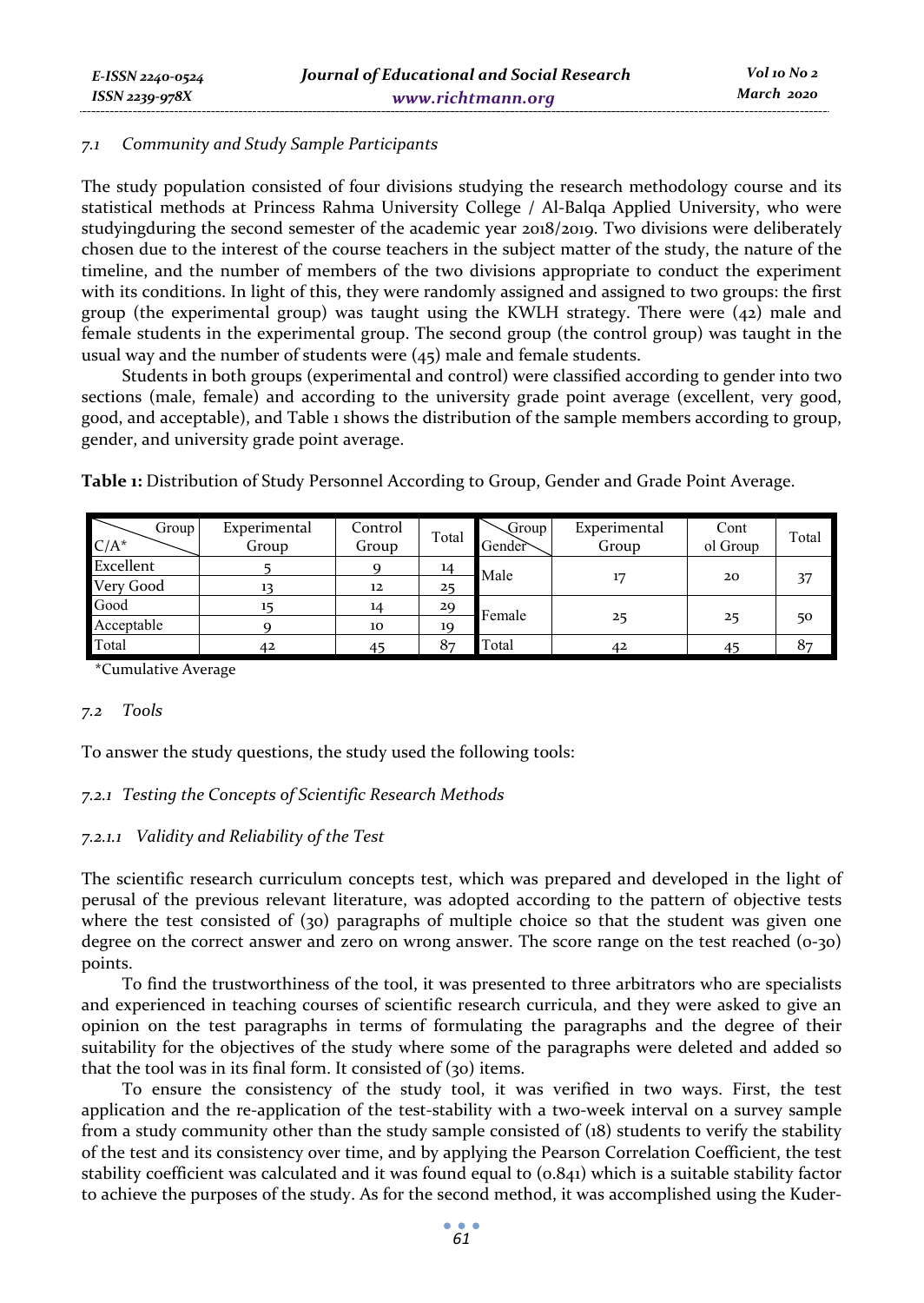Richardson KR20 formula to find the internal consistency where the test stability coefficient reached (0.89), which indicates the stability of the study tool, and indicates that the test has an appropriate degree of stability and internal consistency.

## *7.2.2 Educational Scientific Article*

The subjects of the study unit and its title (the problem of the study and its hypotheses) contained in the study plan for the research curriculum course and its statistical methods were prepared as follows: Definition of the concept of the study problem, considerations for choosing the research problem, sources for obtaining research problems, study hypotheses, concept of hypothesis, sources of obtaining hypotheses, conditions for formulating hypotheses, types of hypotheses, judgment on zero hypothesis, and errors related to statistical hypotheses. The procedures that were used in teaching the subjects of the unit (the study problem and its hypotheses) according to KWLH strategic steps were as follows:

- These topics were presented to students in line with the objectives of the KWLH teaching strategy and procedures in a manner that reveals the ability of the teaching strategy and its effectiveness in achieving the desired effective learning among students of the study sample.
- Students were introduced to the KWLH learning schedule strategy, their role during the implementation of the strategy, and were trained on what to follow when filling in the columns for the learning schedule distributed to students.
- During the implementation phase of the strategy, the division of students into cooperative groups and the activation of brainstorming, dialogue and discussion was taken into consideration in order to stimulate the previous knowledge of the student (what do I know).
- Beginning to address topics for the unit of study by presenting the main ideas, students discussing what they know about them, identifying perceptions about concepts, and recording information in the first column (K).
- Asking the student about these ideas related to the concepts of the lesson and what he wants to know about it, taking into account the application of brainstorming conditions and recording them in the second column (W).
- Begin explaining the lesson in the light of employing effective dialogue, discussion and communication, taking into account correcting concepts and wrong perceptions, if any, for the student and deepening the understanding of the ideas and concepts mentioned in the lesson.
- Provide immediate feedback to support the correct answers and correct the wrong ones with the aim of improving understanding and understanding of the lesson ideas.
- After explaining the ideas of the lesson, the student was asked what he learned and to compare what he learned  $(L)$  with what he wanted to learn  $(W)$  i.e. comparing the goals with the achievements, then he compared what he (L) learned with what the student scored in the first column (K) in a way that reinforced the correct concept and modified the wrong concept.
- Directing the student toward learning resources to enhance how the student can learn more (H) by looking at additional learning resources, proposing applications for realistic research problems, addressing them according to the concepts and ideas contained in each lesson, training the student in a more practical way to the ideas mentioned in each lesson, and reviewing research studies published on the internet.

## *7.3 Procedures*

During this study, the following steps were taken:

1. Review the literature and previous studies related to the KWLH-based teaching strategy and curricula of scientific research, prepare the study tool "Test Concepts of Scientific Research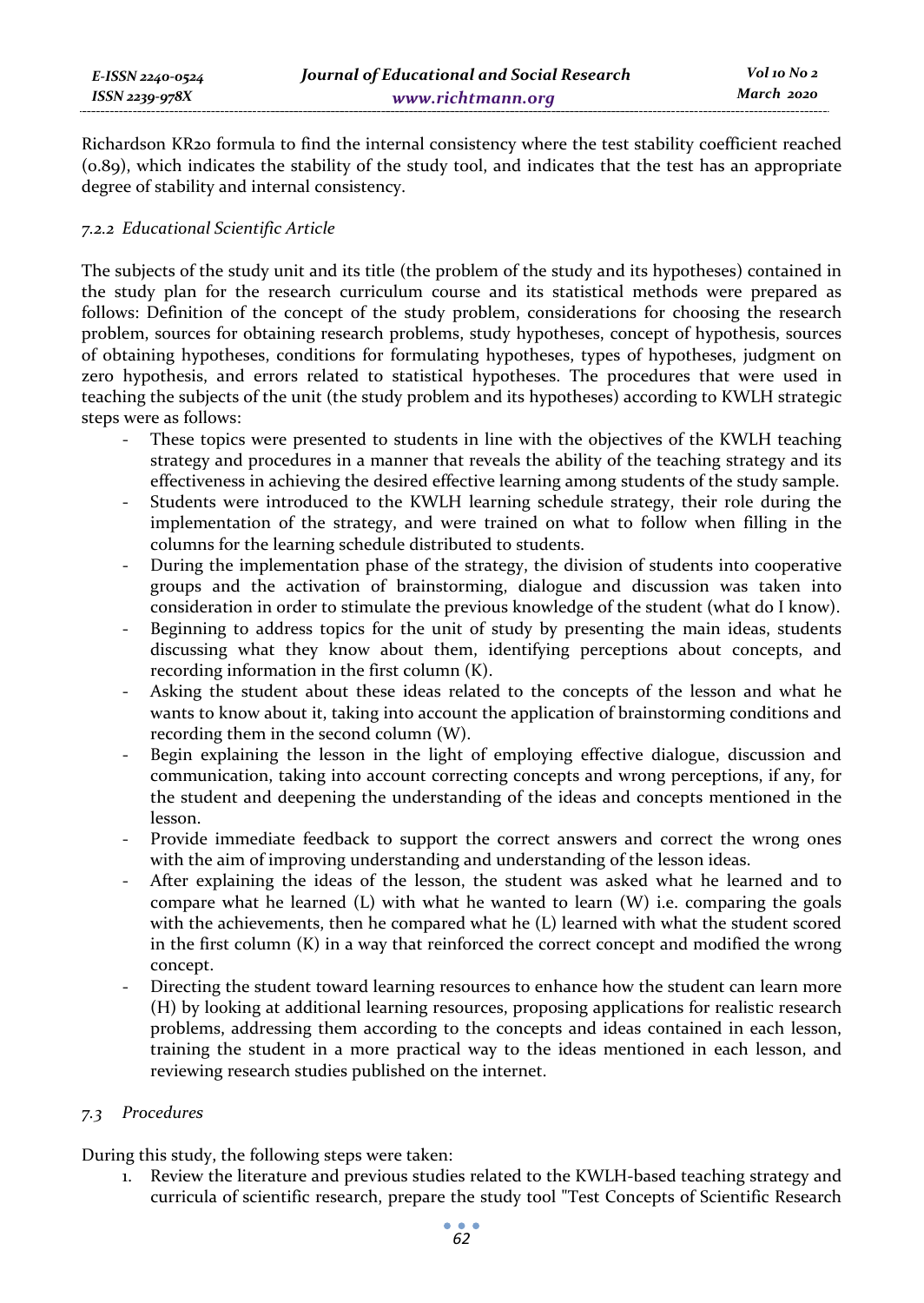Approaches" and find reliability and consistency thereof.

- 2. After determining the study community and intentionally selecting the sample from the Princess Rahma University College, the teaching strategy was applied to the members of the study sample in the second semester of the academic year 2018/2019 with the help of some of the course teachers after the pre-test of the experimental and control group was applied. Students of the experimental group were informed about the academic topic in each lecture and distributed the KWLH teaching strategy chart, which required each learner to complete it before and during the explanation of the topic according to the steps of the strategy in a way that makes each learner define information and previous knowledge (K) relevant to the subject of the new lesson, what he wanted to know, what he learned, and how he could learn more. In the context of the educational situation, each learner compared what he actually learned (L) with what knowledge he wanted to know (W) toreview achievements, amend wrong information, and identify unanswered questions. Students were directed to search for the answersand obtain additional information from various learning sources (H).
- 3. After determining the study community and intentionally selecting the sample members from Princess Rahma University College, a test of concepts of the post-scientific research curricula was applied to the members of the study sample in the second semester of the academic year 2018/2019 with the help of some of the course teachers.
- 4. The collected statistical data for the study sample individuals were classified in the study variables: gender, and the university grade point average.
- 5. Raw statistical data was entered into the computer and a statistical SPSS package was conducted to find the descriptive and inferential statistics required according to the study design, its variables, and the appropriate statistical treatments.

## *7.4 Design*

*E-ISSN 2240-0524 ISSN 2239-978X*

The researcher used the quasi experimental design in this study considering the following variables:

- 1. Independent variables:
	- Teaching strategy, and it has two levels:
		- 1. KWLH Learning Table-Based Teaching Strategy.
		- 2. The usual strategy.
	- Gender, which is a classification variable (secondary) has two levels:
		- 1. Male.
		- 2. Female
	- The university grade point average, which is a (secondary) classification variable that has four levels:
		- 1. Excellent
		- 2. Very good
		- 3. Good
		- 4. Acceptable
- 2. The dependent variable:
	- It includes one variable, which is:
		- 1. Acquire concepts of scientific research methods.

#### *7.5 Statistical Processing*

After applying the experimental treatment, the study questions were answered using descriptive statistics (calculated averages, standard deviations) and inferential statistics through the use of the associated two-way analysis (ANCOVA) with global design  $(2 \times 2)$  and global design  $(2 \times 4)$  for student results in the two groups (experimental and control) on the dependent study variable, which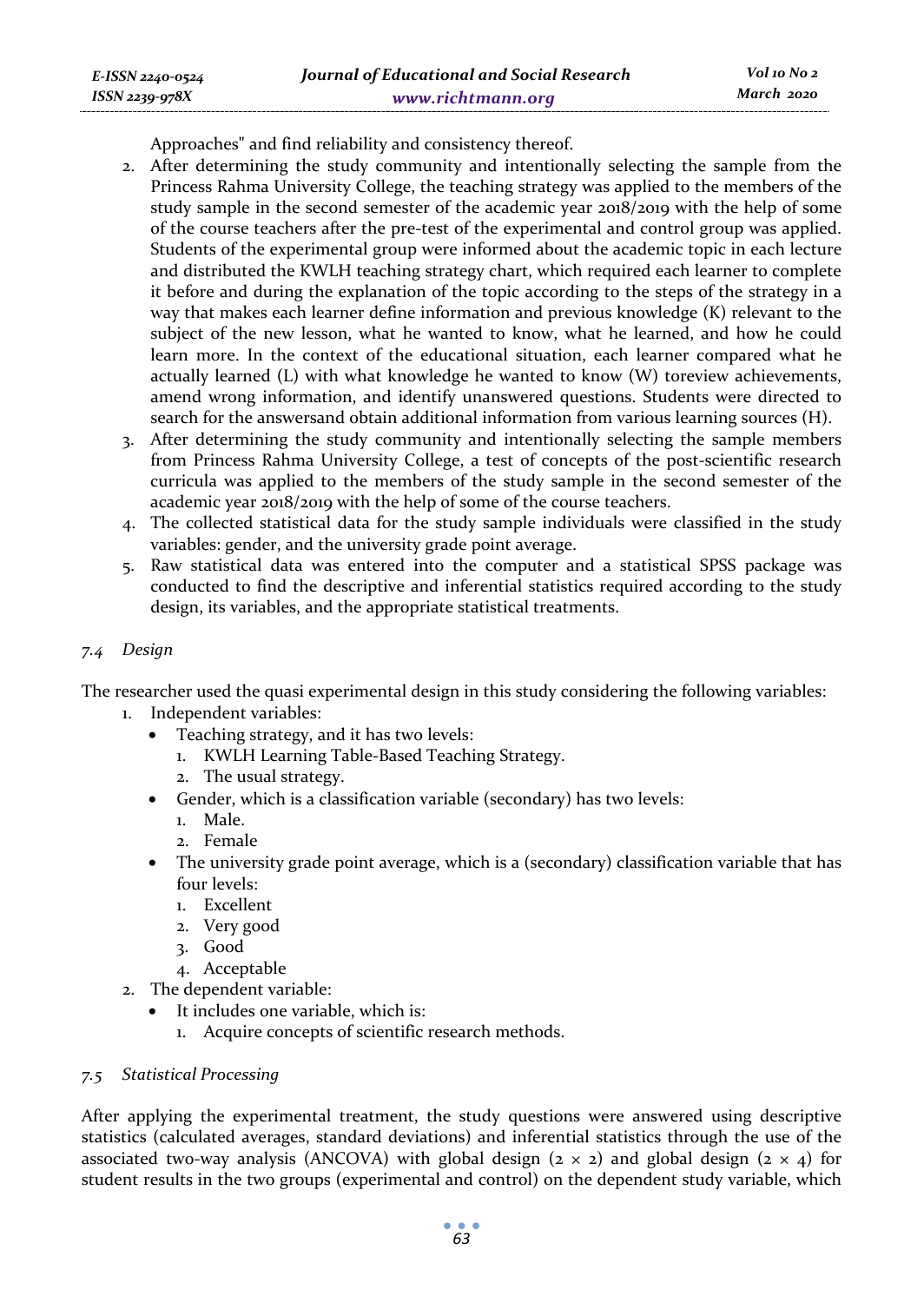| E-ISSN 2240-0524 | Journal of Educational and Social Research | Vol 10 No 2 |
|------------------|--------------------------------------------|-------------|
| ISSN 2239-978X   | www.richtmann.org                          | March 2020  |

is the acquisition of concepts of scientific research methods, and the test of the significance of the difference at the level of statistical significance ( $α = 0.05$ ) in the light of the gender variables and the university cumulative average for students of the study sample. The eta square  $(\eta^2)$ was used to know the effect size and consequently to know the effect of the teaching strategy KWL, and the ratio of the explained variance (predicted) in the dependent variable, which is the acquisition of concepts of scientific research curricula among students of Princess Rahma University College.

#### **8. Results**

Results related to the first question, which states: Does the degree of acquisition of concepts of scientific research methods differ for Princess Rahma University College students according to the different teaching strategy (teaching strategy based on the KWLH learning schedule and the usual strategy)?

To answer the first study question, calculated averages and standard deviations were extracted for the performance of students, members of the study sample, on testing the concepts of pre and post scientific research curricula and Table 2 illustrates this.

**Table 2:** Mathematical Averages and Standard Deviations of Student Performance by Individuals of the Study Sample on Test Concepts of Pre and Post Scientific Research Methods by Teaching and Gender Strategy.

|                        |         |         |       | Pre-Test |       | Post-Test                                                                 |
|------------------------|---------|---------|-------|----------|-------|---------------------------------------------------------------------------|
| Group                  | Gender  | Numbers |       |          |       | Calculated Mean Standard Deviation   Calculated Mean   Standard Deviation |
|                        | Males   | 17      | 10.59 | 3.97     | 21.71 | 4.47                                                                      |
| Experimental   Females |         | 25      | 10.48 | 3.89     | 21,28 | 4.04                                                                      |
|                        | Total   | 42      | 10.52 | 3.87     | 21.45 | 4.17                                                                      |
|                        | Males   | 20      | 9.80  | 3.74     | 16.30 | 5.58                                                                      |
| Control                | Females | 25      | 10.20 | 4.50     | 15.84 | 6.53                                                                      |
|                        | Total   | 45      | 10.02 | 4.14     | 16.04 | 6.06                                                                      |
|                        | Males   | 37      | 10.16 | 3.81     | 18.78 | 5.73                                                                      |
| Total                  | Females | 50      | 10.34 | 4.16     | 18.56 | 6.03                                                                      |
|                        | Total   | 87      | 10.26 | 4.00     | 18.66 | 5.87                                                                      |

The mean for the achievement of male students in the experimental group on the post-test was (21.71) with a standard deviation of  $(4.47)$ , while for the girls it was  $(21.28)$  and with a standard deviation (4.04). The mean score for the achievement of male students of the male control group on the posttest was (16.30) with a standard deviation of (5.58). While for female students it was (15.84) with a standard deviation of (6.53).

From the above, it is clear that there are apparent differences in favor of the male experimental group. To test the significance of the differences between the averages of the post-achievement of the two groups (experimental and controlling) and gender (male, female), and the interaction between the group and gender and test the validity of zero hypotheses, the two-factor analysis of co-variability (ANCOVA) with factor design  $(2X2)$ , and Table 3 illustrates the results.

**Table 3:** The Results of the ANCOVA Associated Performance of Students of the Study Sample on Testing the Concepts of Scientific Research Methods for the Experimental and GenderControl Groups.

| Source of Variance       | Sum of<br>Squares | Degree of<br>Freedom | Average of<br><b>Squares</b> | Calculated<br>Value | Statistical<br>Significance |
|--------------------------|-------------------|----------------------|------------------------------|---------------------|-----------------------------|
| Pre-Test Companion       | 1975.803          |                      | 1975.803                     | 462.471             | $0.000*$                    |
| <b>Teaching Strategy</b> | 481.978           |                      | 481.978                      | 112.815             | $0.000*$                    |
| Gender                   | 8.099             |                      | 8.099                        | 1.896               | 0.172                       |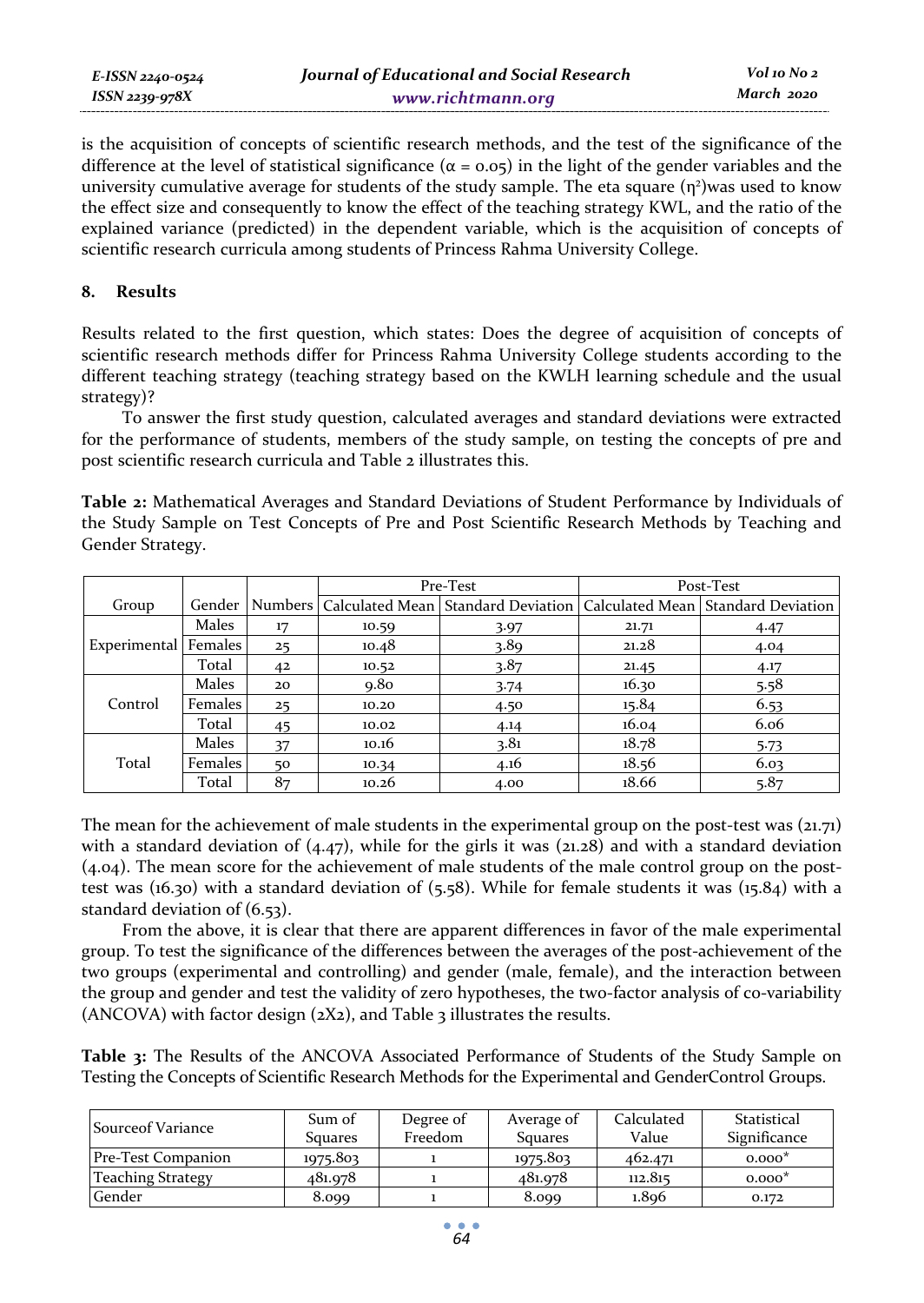| <b>Source of Variance</b>  | Sum of   | Degree of | Average of     | Calculated | Statistical  |
|----------------------------|----------|-----------|----------------|------------|--------------|
|                            | Squares  | Freedom   | <b>Squares</b> | Value      | Significance |
| Teaching Strategy - Gender | 2.204    |           | 2.204          | 0.516      | 0.475        |
| Error                      | 350.326  | 82        | 4.272          |            |              |
| <b>Adiusted Total</b>      | 2965.655 | 86        |                |            |              |

The results of the accompanying binary variance analysis indicate that there is a statistically significant effect at the level of  $(\alpha = 0.05)$  of the teaching strategy, where the calculated value of (F) (112.815) and its statistical significance are less than (0.05), and by reference to the calculated averages shown in Table 2 we find that it is in the interest of the members of the experimental group, in addition to what the results of the adjusted calculated means of the experimental and control groups indicated in the light of the gender variable shown in Table 4. (21.16), while the mean was calculated for the control group (16.38), in addition to the average calculated mean for the achievement of male experimental group students was (21.316) and with a standard error (0.502), while for females (21.021) and with a standard error  $(0.414)$ , on the other hand, the mean calculated achievement of the group's students Male control  $(16.859)$  with a standard error  $(0.463)$ , while for females  $(15.917)$  and with a standard error (0.413), meaning that the differences are in favor of the members of the experimental group.

**Table 4:** (Modified) Calculated Averages and Standard Errors of Student Performance on the Acquisition of Scientific Research Curriculum Concepts by Group and Gender.

| Group        | Gender   | Number | Modified Calculated Average | Standard Error |
|--------------|----------|--------|-----------------------------|----------------|
|              | Male     | 17     | 21.316                      | 0.502          |
| Experimental | Female   | 25     | 21.021                      | 0.414          |
|              | Combined | 42     | 21.168                      | 0.325          |
|              | Male     | 20     | 16.859                      | 0.463          |
| Control      | Female   | 25     | 15.917                      | 0.413          |
|              | Combined | 45     | 16.388                      | 0.310          |
|              | Male     | 37     | 19.087                      | 0.341          |
| Total        | Female   | 50     | 18.469                      | 0.292          |
|              | Combined | 87     | 18.778                      | 0.225          |

**Table 5:** Eta SquareValues and the Explanation of the Contrast Ratio for the Performance of Students, Members of the Study Sample, on Testing the Acquisition of Concepts of Scientific Research Curricula According to Teaching and Gender Strategy.

| Source of Variance         | Sum of Squares |        | ETA Squared   Percentage Variance Explanation   Effect Size |       |
|----------------------------|----------------|--------|-------------------------------------------------------------|-------|
| Companion Pre-test         | 1975.803       | 0.666  | 66.62%                                                      |       |
| <b>Teaching Strategy</b>   | 481.978        | 0.1624 | $16.24\%$                                                   | Large |
| Gender                     | 8.099          | 0.0027 | 0.27%                                                       | Small |
| Teaching Strategy * Gender | 2.204          | 0.0007 | $0.07\%$                                                    | Small |
| Error                      | 350.326        |        |                                                             |       |
| <b>Adjusted Total</b>      | 2965.655       |        |                                                             |       |

It is clear from Table 5 that the teaching strategy has caused a great difference in the acquisition of concepts of scientific research curricula among students of the study sample, and by using the eta square( $\eta^2$ )it was found to be equal to (0.1624) and this means that the teaching strategy has made a great difference in improving students' acquisition of the concepts of scientific curricula and their awareness of them (dependent variable) and thus it explains (16.24%) of the total variation in the acquisition of concepts of scientific research methods among the members of the study sample, and that this variation is attributed to the teaching strategy (teaching strategy KWLH learning schedule)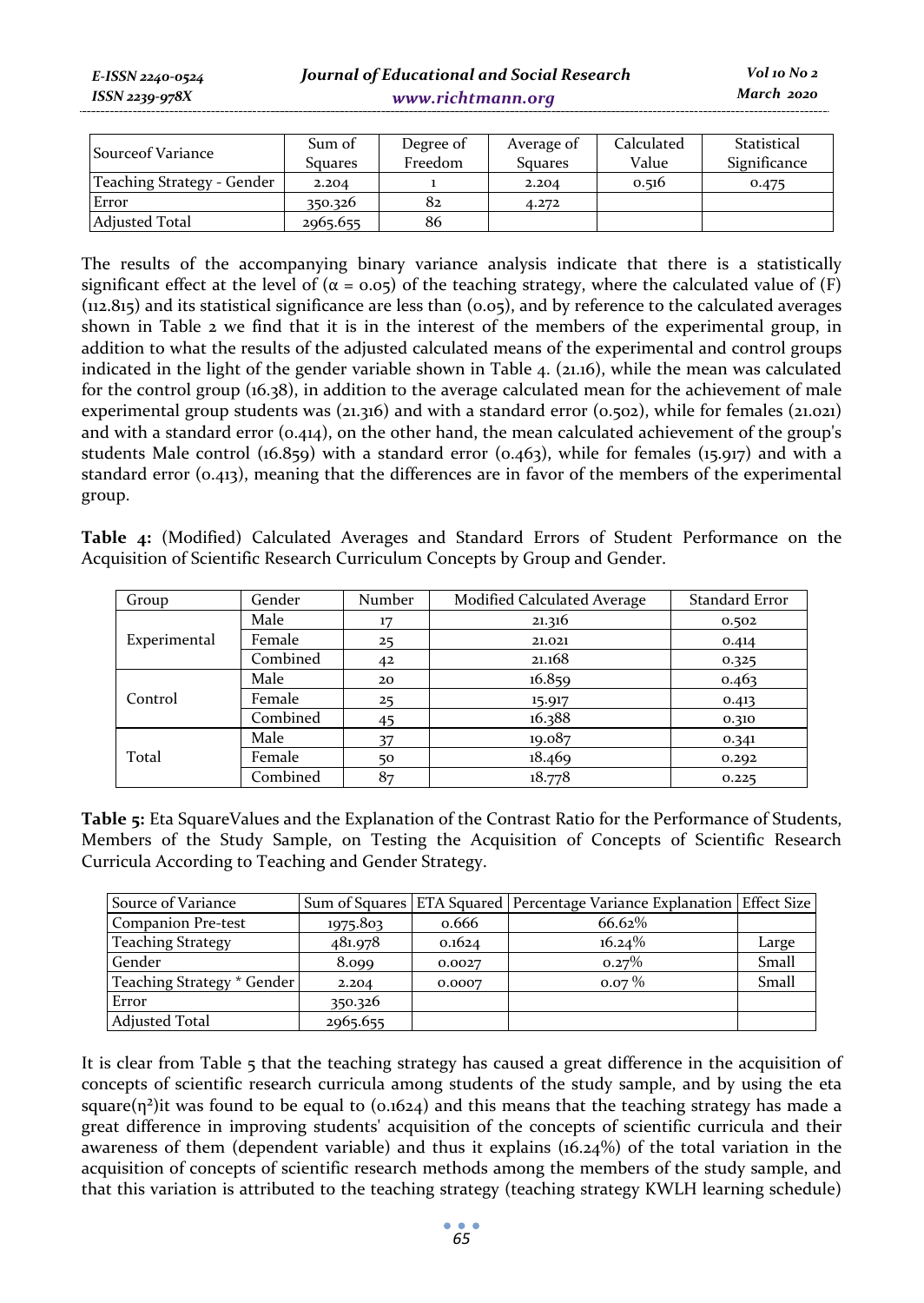and this result corresponds to the results of the study (Woyengibarakemi Soinyo & Brown, 2019) and the study of Kusumaningrum and Widiyanto (2018) and the study (Alsoudi, 2017) and the study of Bou Aisha (2018) and the Aram study (2012), and to explain this perhaps the reasons behind the success and effectiveness of this teaching strategy lies in teaching the usual strategy as follows:

- Building the educational material (scientific knowledge) in an approach that considers the characteristics of students and their mental capabilities, the individual differences between them, and the previous knowledge that they possess.
- This teaching strategy is based on the principle of observing the speed of self-learning among students.
- This teaching strategy seeks to attract the attention, interest, and motivation of students toward learning.
- This teaching strategy includes implicit teaching methods that can be employed during the application of the KWLH strategy, for example brainstorming, dialogue, discussion, and collaborative learning. It is a reason that has positive effectiveness in improving students' performance and learning as they involve students in the educational process, and thus the success of the teaching strategy KWLH.

Results related to the second question, which states: Does the degree of acquiring the concepts of scientific research curricula among Princess Rahma University College students differ according to gender (male and female) when teaching both strategies (teaching strategy based on the KWLH learning schedule and the usual strategy)?

Referring to Table 2, there was an apparent difference between the calculated averages of students'scores on testing the concepts of scientific research methods in the experimental and control groups by gender (male, female), as the calculated mean for female students in the experimental group reached (21.28), while the calculated mean for the scores of male students in the experimental group were (21.71). On the other hand, the mean for the scores of female students in the control group was (15.84), while the mean for the scores of male students in the same group was  $(16.30)$ .

To test the significance of the apparent differences between the calculated averages of the postperformance on testing the concepts of scientific research methods according to the gender variable (male, female), the co-variable analysis (ANCOVA) with a global design (2 X2) was used. As demonstrated in Table 3, the results of the analysis indicated the absence of a statistically significant difference. This was attributed to the gender variable between the averages of the students'scores for the study sample members in both groups (experimental and control) on testing the concepts of scientific research approaches at the level of significance ( $\alpha = 0.05$ ) where the calculated value of (F)  $(1.896)$  The statistical significance for it  $(0.172)$ , given the modified calculated averages in Table 4, we find that they were in the experimental group for the benefit of male students, as the calculated mean of their postgraduate degrees in the experimental group on testing the concepts of scientific research approaches a score of (21.31), while the post-mean calculated average for female students in the experimental group on the same test was (21.02). On the other hand, the overall average for the scores of male students in the control group on the same test was (16.85) points, while the overall average for female students in the control group on the same test reached (15.91) points. In addition, it is clear from Table 5 that the gender variable has caused a small variation in the acquisition of concepts of scientific research methods and their learning among students of the study sample, because the size of the effect of the gender variable in the concepts of scientific research methods (the dependent variable) was small, and using the etasquare( $\eta^2$ ) was found to be equal to (0.0027); therefore, it explains (0.27%) of the total variance in learning the concepts of scientific research methods for students of the study sample and this result corresponds to the results of the study (Kusumaningrum & Widiyanto, 2018) and the study (Alsoudi, 2017), but it is not consistent with Muhammad's study (2013).

This result demonstrates that the improvement of students 'performance in acquiring concepts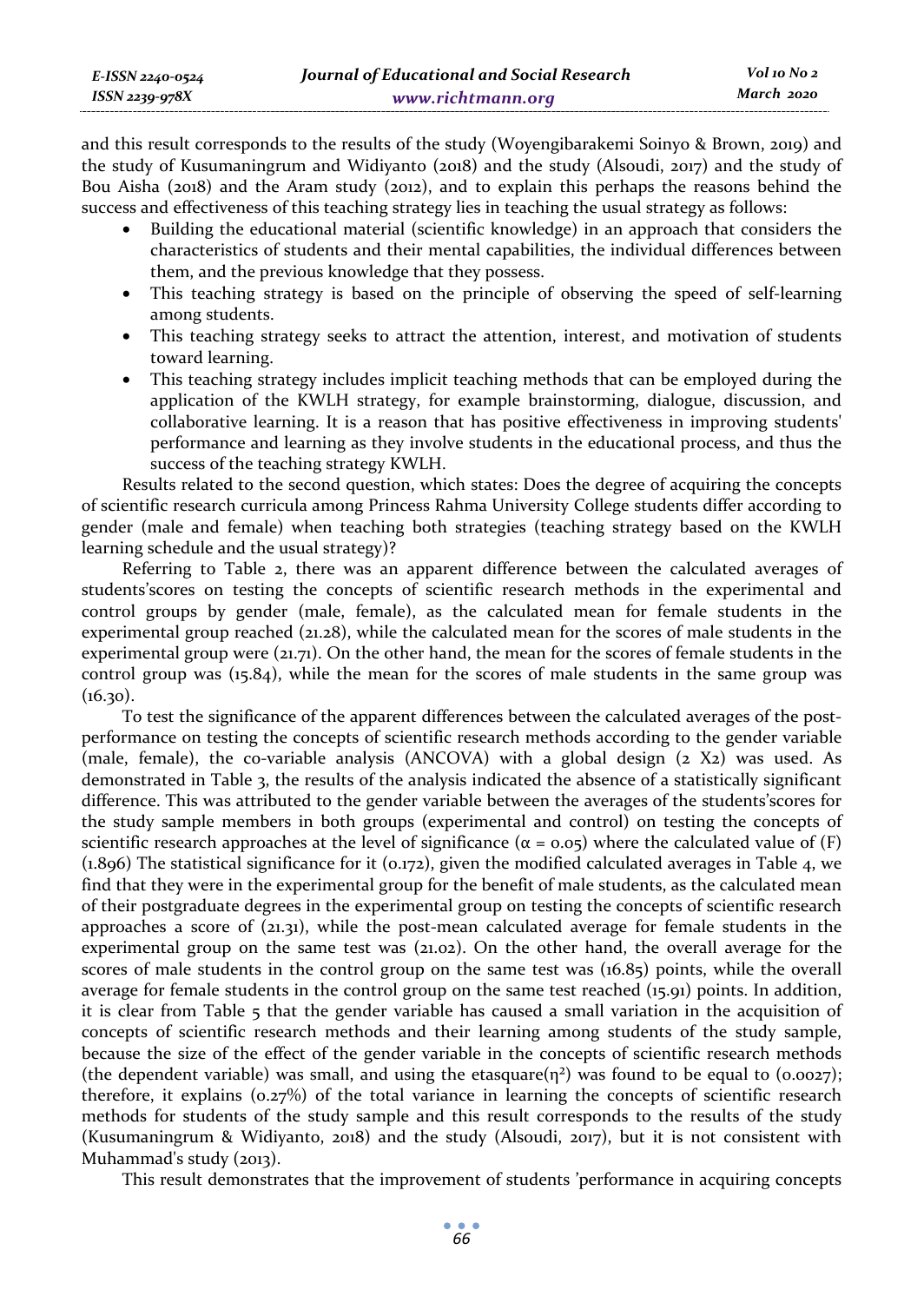of scientific research methods is primarily due to the teaching strategy KWLH learning schedule and its effectiveness in improving student learning. This is by virtue of the fact that it has been able to employ students' knowledge and information and their previous experiences in preparing to interact with new learning topics and determine what they want to learn in the course and their awareness of the objectives of the educational tasks desired to be achieved according to the perspective of this KWLH strategy. The nature of the educational material in the teaching strategy was presented in a manner that suits the educational stage and the characteristics of the target group (learners) whether for males or females in the experimental group who participated in the study related social reality of life for all students, and this may be an important factor, as research issues and problems related to social phenomena have been addressed, which have contributed to an increase in students' motivation towards learning.

Results related to the third question which states: Is there an effect of the interaction between teaching strategy and gender in acquiring concepts of scientific research curricula among students of Princess Rahma University College?

To answer this question, the calculated mean and the standard deviation of students'grades were extracted on a test of the degree of students' acquisition of scientific research concepts, and by testing the significance of the apparent differences between the calculated means of postperformance on the test for the two groups (experimental and control) according to the gender variable (male, female), and the interaction between a teaching strategy and gender using the associated dual-contrast analysis (ANCOVA) with a global design  $(z \ X_2)$ , as shown in Table 3. The results shown in Table 3indicated that there was no statistically significant effect of the interaction between the teaching and gender strategy at the level of indication ( $0.05 = \alpha$ ), where the calculated value of  $(F)$  reached  $(0.516)$  and its statistical significance was higher than the value  $(0.05)$  which reached (0.47) which is a statistically insignificant value. This result is consistent with the result of a study (Alsoudi, 2017) and the study of Alawin and Ayasrah (2016). To find the effect of the interaction between the teaching strategy and gender in acquiring the concepts of scientific research methods, the effect size was found using the eta square  $(\eta^2)$  and the ratio of the variance (prediction) explained as shown in Table 5, which shows that the size of the interaction effect was small, as it was found that it is equal to (0.0007) which is a small effect size. This means that the magnitude of the effect of the interaction between the teaching strategy and gender has brought about a small variation in the acquisition of the concepts of scientific research curricula (dependent variable) and thus it explains (0.07%) of the total variation in the acquisition of the concepts of scientific research methods among students of the study sample. It is evident from Figure 1 that performance of male and female students in the experimental group that studied with the teaching strategy KWLH was better than the performance of students in the control group that studied with the usual strategy. The results are in favor of the experimental group; this means that the two variables work independently of each other in the field of acquiring concepts of scientific research curricula and that the effect is due to the teaching strategy in the first place, as the effect of the KWLH teaching strategy was equal on the students of the experimental group, both males and females in acquiring the concepts of scientific research curricula. Both males and females interacted with the educational learning situation in the context of employing the teaching strategy KWLH and thus improving the performance of male and female students in the post-test. This is indicated by the calculated averages shown in Tables 2 and 4, as all students of the study sample (male and female students) seek to improve their academic achievement and achieve meaningful learning.Their acquisition of knowledge and information is evident by comparing the results of the students of the study sample members on the pre and posttest, for example, what was found in the results of the members of the experimental group, as the calculated mean for the achievement of post-male students on the test reached  $(21.71)$  points compared to the pre-test which reached (10.59) points. As for the calculated mean, the students'postachievement score on the test reached (21.28) points compared to the pre-test which reached (10.48) points. Here we see that the effect of the teaching strategy exists and is apparent on male and female students who are members of the experimental group. Likewise, for the control group, there was an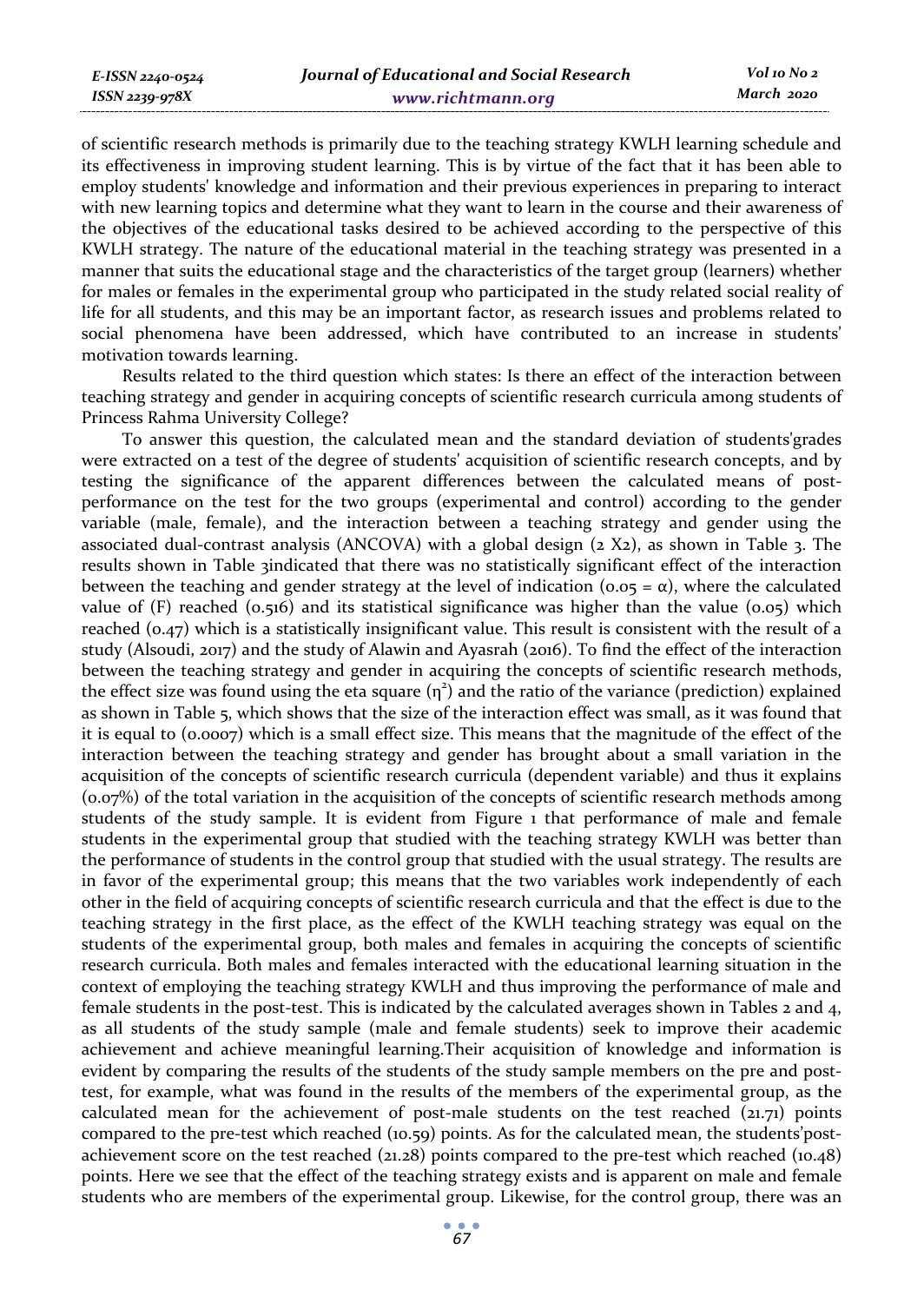| E-ISSN 2240-0524    | Journal of Educational and Social Research | Vol 10 No 2 |
|---------------------|--------------------------------------------|-------------|
| $ISSN$ 2239-97 $8X$ | www.richtmann.org                          | March 2020  |

improvement in the performance of both males and females when comparing the results of the pre and post-test of the male and female group members, but the results in this study came in favor of the experimental group that studied the KWLH strategy where their achievement and performance were better than that of the control group.

All of this indicates that the KWLH teaching strategy is more effective and positive in student learning, improving their knowledge and understanding of the concepts of scientific research and motivating the learner to build his knowledge and information internally and in the context of being affected by the surrounding environment and interacting with it. This occurs given the consideration of individual differences between learners and that each learner has a method and specificity in understanding the information and dealing with it, even if the size of the effect of the interaction between the teaching and gender strategy in acquiring the concepts of scientific research methods is small. It creates a small variation in its acquisition (the dependent variable) and thus explained (0.07%) of the total variation in the acquisition of the concepts of the scientific research curricula necessary to learn the steps of scientific research and perfect the skills among students (members of the study sample) of Princess Rahma University College. Figure 1 illustrates.



**Figure 1**: Absence of the Interaction Between Teaching Strategy and Gender in Acquiring Concepts of Scientific Research Methods.

Results related to the fourth question, which states: Does the degree of acquisition of the concepts of scientific research curricula among students of Princess Rahma University College differ according to the cumulative average in the university (excellent, very good, good, acceptable) when teaching them in the two strategies (the teaching strategy based on the KWLH learning schedule and the usual strategy )?

To answer the fourth study question, calculated averages and standard deviations for students' performance were extracted from the study sample on testing the concepts of pre and post scientific research curricula and Table 6 illustrates this.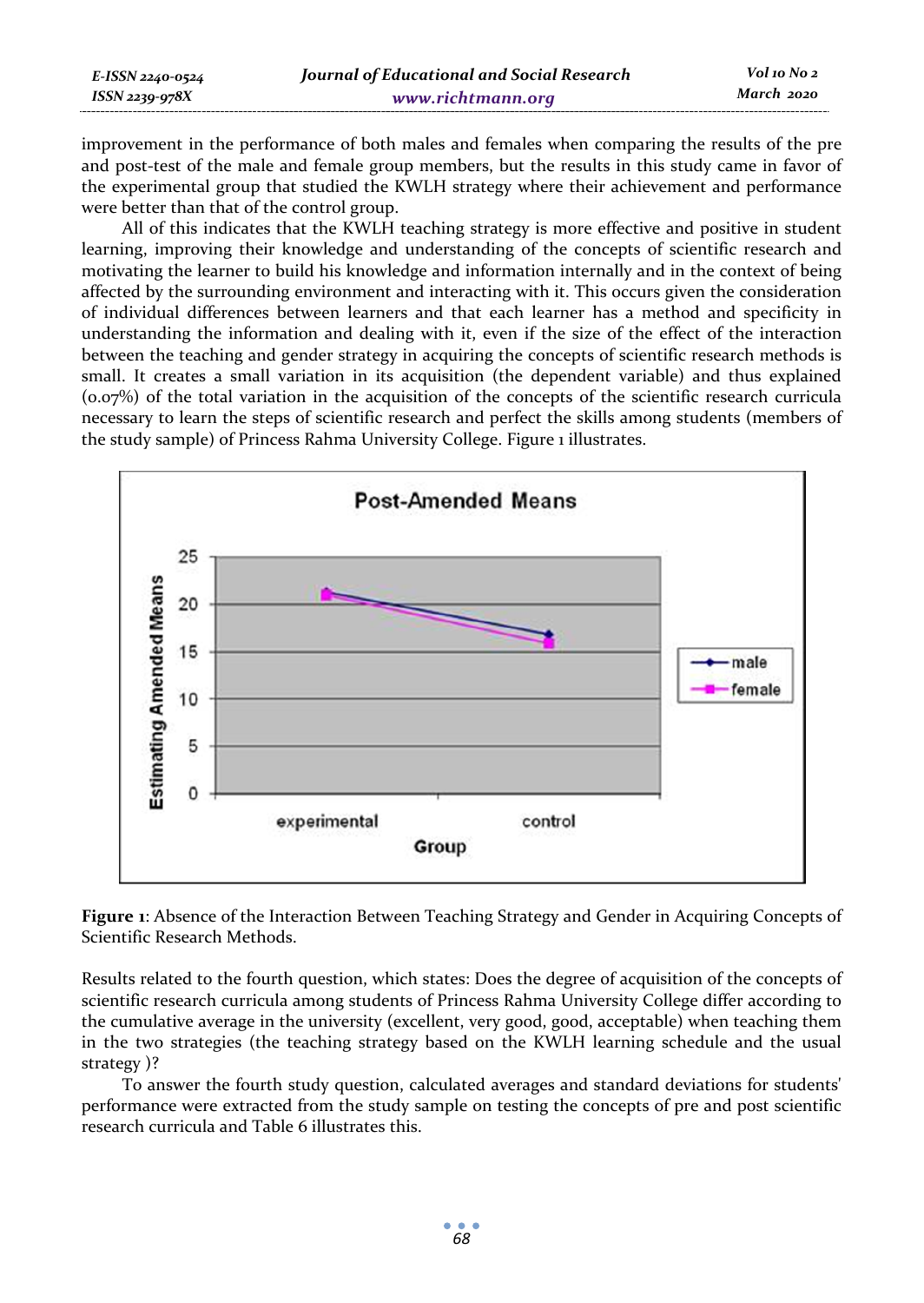**Table 6:** Mathematical Averages and Standard Deviations of Student Performance of Individuals of the Study Sample on Test Concepts of Pre and Post Scientific Research Methods According to Teaching Strategy and University GPA

|              | Cumulative |        | Pre-test              |                       | Post-test             |                       |
|--------------|------------|--------|-----------------------|-----------------------|-----------------------|-----------------------|
| Group        | Average    | Number | Calculated<br>Average | Standard<br>Deviation | Calculated<br>Average | Standard<br>Deviation |
|              | Excellent  | 5      | 17.20                 | 1.79                  | 27.80                 | 2.39                  |
|              | Very Good  | 13     | 12.77                 | 1.59                  | 24.15                 | 1.91                  |
| Experimental | Good       | 15     | 9.27                  | 1.39                  | 20.13                 | 1.92                  |
|              | Acceptable | 9      | 5.67                  | 1.58                  | 16.22                 | 1.79                  |
|              | Total      | 42     | 10.52                 | 3.87                  | 21.45                 | 4.17                  |
|              | Excellent  | 9      | 15.67                 | 1.73                  | 23.89                 | 3.02                  |
| Control      | Very Good  | 12     | 11.50                 | 2.32                  | 18.50                 | 3.48                  |
|              | Good       | 14     | 9.14                  | 1.17                  | 13.93                 | 4.03                  |
|              | Acceptable | 10     | 4.40                  | 1.17                  | 9.00                  | 1.33                  |
|              | Total      | 45     | 10.02                 | 4.14                  | 16.04                 | 6.06                  |
|              | Excellent  | 14     | 16.21                 | 1.85                  | 25.29                 | 3.34                  |
|              | Very Good  | 25     | 12.16                 | 2.03                  | 21.44                 | 3.96                  |
| Total        | Good       | 29     | 9.21                  | 1.26                  | 17.14                 | 4.40                  |
|              | Acceptable | 19     | 5.00                  | 1.49                  | 12.42                 | 4.00                  |
|              | Total      | 87     | 10.26                 | 4.00                  | 18.66                 | 5.87                  |

It is clear from Table 6that the mean of the achievement of students of the experimental group with excellent university grade point average on the post-test was (27.80) with a standard deviation of (2.39), while the achievement of the control group students with excellent educational achievement was (23.89) with a standard deviation of (3.02).

It is evident from the above that there are apparent differences that favor the experimental group with an excellent university grade point average. An associated two-way analysis (ANCOVA) with factor design (2x4) was applied to test the significance of the differences between the averages for the achievement of the two groups (experimental and control), and the cumulative average of the groups (excellent, very good, good, acceptable), and the interaction between the group and the university cumulative average.Table 7shows the results.

**Table 7:** Results of the Associated Dual Variation Analysis (ANCOVA) for the Performance of Students, Members of the Study Sample, on Testing the Concepts of Scientific Research Curricula for the Experimental and Control Groups According to the University Grade Point Average.

| Source of Variance                              |          |                 |                | Sum of Degree of Average of Calculated F | Statistical  |
|-------------------------------------------------|----------|-----------------|----------------|------------------------------------------|--------------|
|                                                 |          | Squares Freedom | <b>Squares</b> | Value                                    | Significance |
| Pre-test                                        | 266.322  |                 | 266.322        | 66.950                                   | $0.000*$     |
| Group/Teaching Method                           | 364.799  |                 | 364.799        | 91.707                                   | $0.000*$     |
| University Cumulative Average                   | 10.031   |                 | 3.344          | 0.841                                    | 0.476        |
| Teaching Method * University Cumulative Average | 39.931   |                 | 13.310         | 3.346                                    | $0.023*$     |
| Error                                           | 310.276  | 78              | 3.978          |                                          |              |
| <b>Adjusted Total</b>                           | 2965.655 | 86              |                |                                          |              |

The results of the accompanying binary variance analysis shown in Table 7 showed that there was no statistically significant effect attributable to the university cumulative average at the level of significance ( $\alpha = 0.05$ ) where the calculated value of (F) reached (0.841) and its statistical significance was higher than the value (0.05). Through the adjusted calculated averages shown in Table8, it is noted that the adjusted calculated mean for the scores of students of the experimental group with an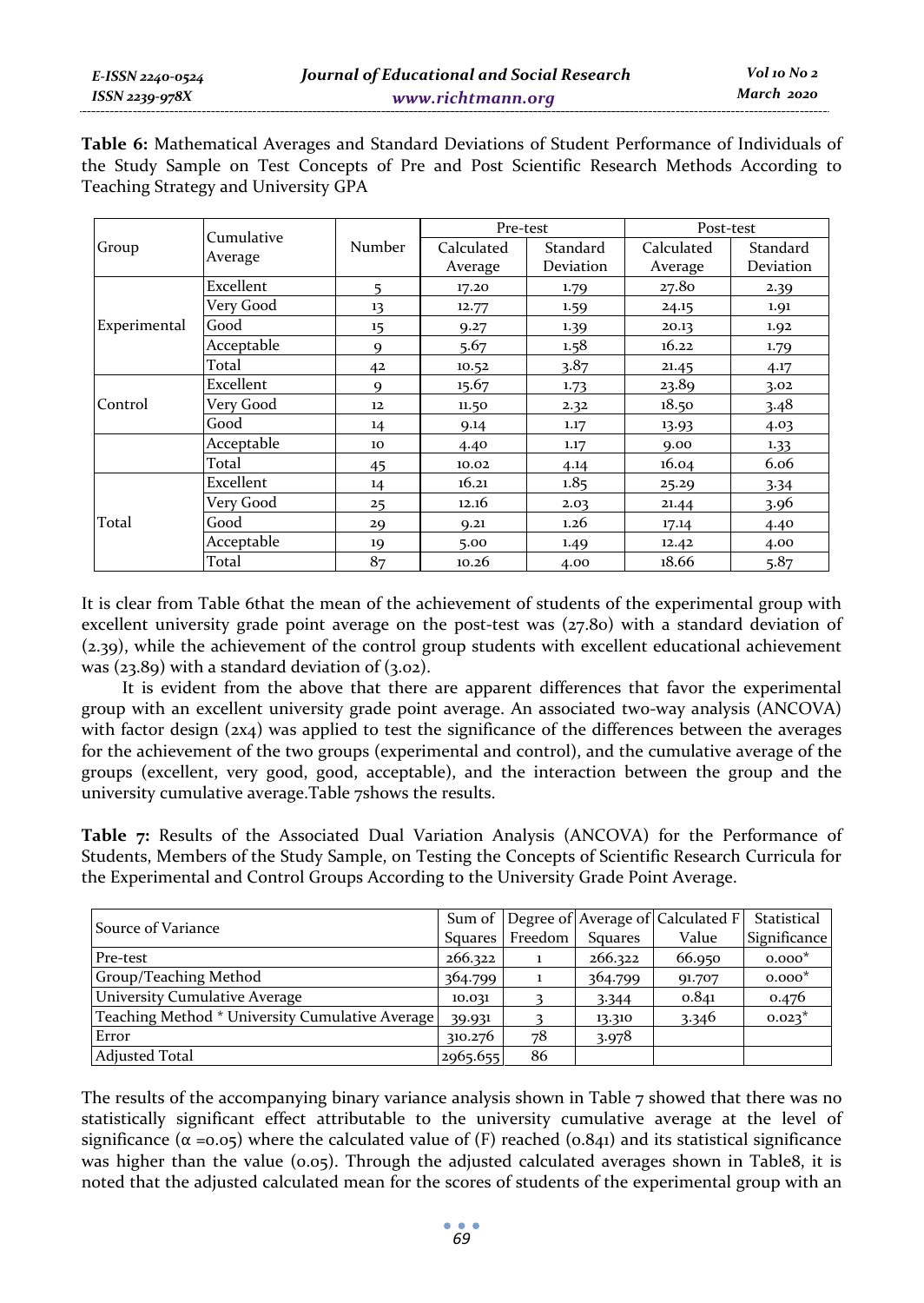| E-ISSN 2240-0524 | Journal of Educational and Social Research | Vol 10 No 2 |
|------------------|--------------------------------------------|-------------|
| ISSN 2239-978X   | www.richtmann.org                          | March 2020  |

excellent GPA on testing the concepts of scientific research methods (19.859) is a point and with a standard error of (1.318), while for those with a GPA acceptable for the same test was (21.486) points and the standard error  $(0.925)$ . The mean of the students' score for the control group with an excellent cumulative average on the concepts of scientific research curricula was (17.703) points and with a standard error of  $(1.007)$ , while for those with a cumulative average accepted on the same test (15.714) points and a standard error of (1.035). The adjusted total meanfor the members of the experimental group reached (20.97) points, while the adjusted total calculated average for the members of the control group was (16.42) points, meaning that the differences favormembers of the experimental group according to the cumulative average variable. In addition, it is clear from Table 9 that the university's cumulative average variable has caused a small variation in the acquisition of concepts of scientific research curricula and their learning among students of the study sample, because the effect of the university cumulative average in the concepts of scientific research curricula (dependent variable) was small, using eta squared  $(n^2)$  was found to be (0.003). Thus, it explains (0.33%) of the total variance in learning the concepts of scientific research methods among students of the study sample.

This result explains that the improved performance of students in acquiring concepts of scientific research methodology is primarily due to the teaching strategy of the KWLH learning schedule. It has been able to play an important role in improving student learning with different cumulative rates (excellent, very good, good, acceptable). With their different levels and capabilities students are able todeepen their understanding and build the meaning of the topics of the lesson. They formulate meaning in the light of the implementation of the teaching strategy procedures based on brainstorming, taking into account the student's previous information, determining what they want to learn, and showing what they have already learned at the end of the educational situation according to the perspective of this KWLH strategy, and this is already shown by the modified calculated averages shown in Table 8.

| Group        | Grades     | <b>Numbers</b> | Modified Calculated Average | Standard Error |
|--------------|------------|----------------|-----------------------------|----------------|
|              | Excellent  | 5              | 19.859                      | 1.318          |
|              | Very Good  | 13             | 21.286                      | 0.655          |
| Experimental | Good       | 15             | 21.276                      | 0.534          |
|              | Acceptable | $\mathbf Q$    | 21.486                      | 0.925          |
|              | Total      | 42             | 20.977                      | 0.362          |
|              | Excellent  | 9              | 17.703                      | 1.007          |
|              | Very Good  | 12             | 17.085                      | 0.601          |
|              | Good       | 14             | 15.213                      | 0.556          |
|              | Acceptable | 10             | 15.714                      | 1.035          |
|              | Total      | 45             | 16.429                      | 0.302          |
|              | Excellent  | 14             | 18.781                      | 1.027          |
|              | Very Good  | 25             | 19.186                      | 0.477          |
| Total        | Good       | 29             | 18.244                      | 0.399          |
|              | Acceptable | 19             | 18.600                      | 0.864          |
|              | Total      | 87             | 18.703                      | 0.234          |

#### **Table 8:**

**Table 9:** EtaSquaredValues and the Explanatory Contrast Ratio for the Performance of Students of the Study Sample on the Acquisition of Scientific Research Curriculum Concepts, According to Teaching Strategy and University Grade Point Average.

| Source of Variance    |         |        | Sum of Squares   ETA Squared   Percentage Variance Explanation   Effect Size |       |
|-----------------------|---------|--------|------------------------------------------------------------------------------|-------|
| Pretest               | 266.322 | 0.0808 | 8.9%                                                                         |       |
| Group/Teaching Method | 364.799 | 0.123  | $12.3\%$                                                                     | Large |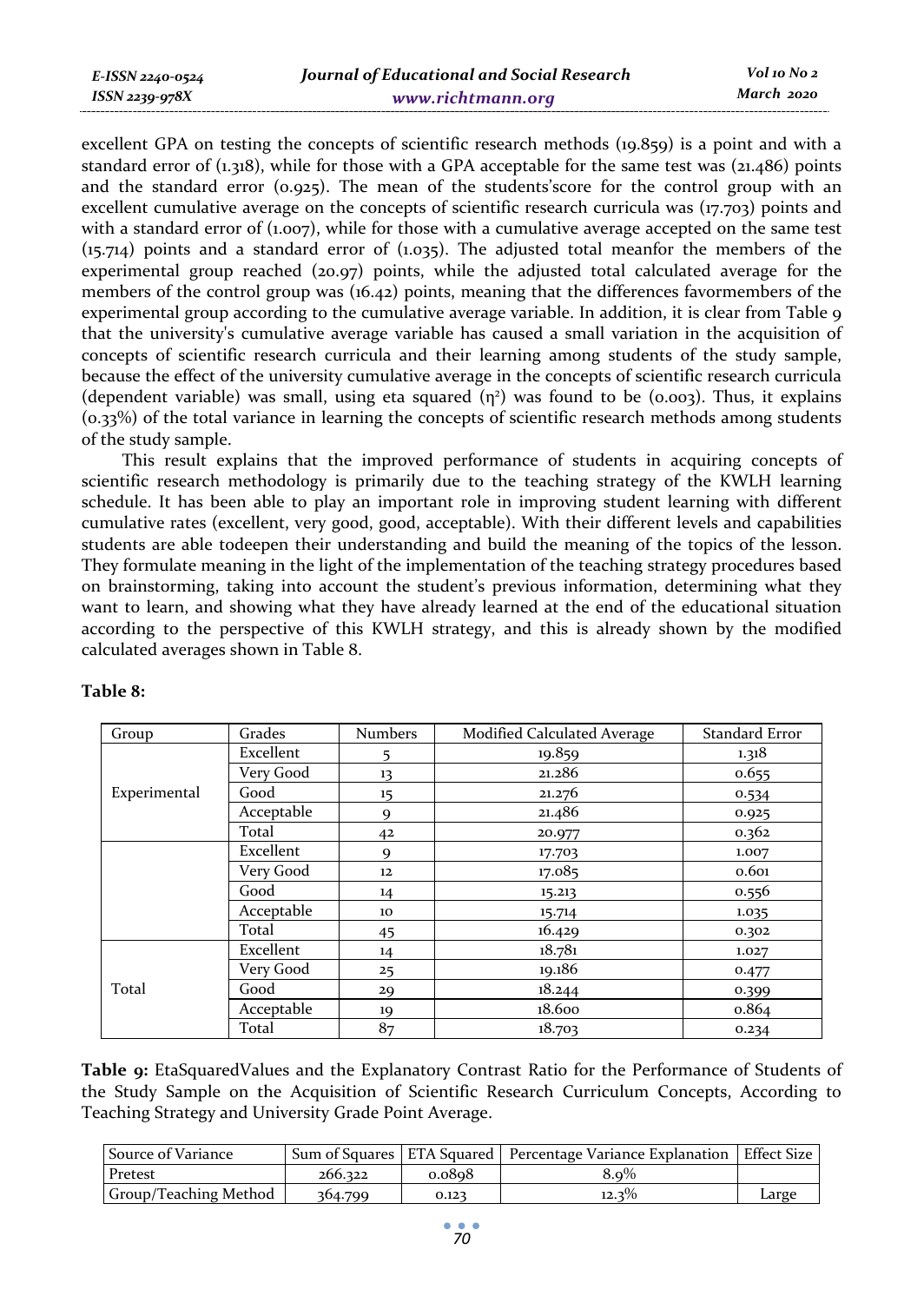| E-ISSN 2240-0524   | I |
|--------------------|---|
| $ISSN 2239 - 978X$ |   |
|                    |   |

| Source of Variance  |          |        | Sum of Squares   ETA Squared   Percentage Variance Explanation | Effect Size |
|---------------------|----------|--------|----------------------------------------------------------------|-------------|
| Cumulative Average  | 10.031   | 0.003  | $0.33\%$                                                       | Small       |
| Teaching Method     |          | 0.0134 | $1.34\%$                                                       | Small       |
| *Cumulative Average | 39.931   |        |                                                                |             |
| Error               | 310.276  |        |                                                                |             |
| Modified Total      | 2965.655 |        |                                                                |             |

Results related to the fifth question which states: Is there an effect of the interaction between the teaching strategy and the university cumulative average in acquiring concepts of scientific research curricula among students of Princess Rahma University College?

To answer this question, the calculated mean and the standard deviation of students'grades were extracted on a test of the degree of students' acquisition of the concepts of scientific research methods, and by testing the significance of the apparent differences between the calculated means of post-performance on the test for the two groups (experimental and controlling) according to the cumulative average variable (excellent, very good, good, acceptable ), and the interaction between the teaching strategy (the group) and the cumulative average using the two-way analysis of co-variability (ANCOVA) with a global design  $(2 \text{ X}_4)$ , as shown in Table 7. The results in the table indicate the presence of a statistically significant effect attributed to the interaction between the teaching strategy and the university cumulative average at the level of significance ( $\alpha$  = 0.05) in acquiring the concepts of scientific research methods, where the calculated value of (F) reached (3.346) and the statistical significance has a value lower than the value ( $0.05$ ). To find the effect of the interaction between the teaching strategy and the university cumulative average in acquiring the concepts of scientific research methods, the effect size was found using eta square $(\eta^2)$  and the ratio of the variance (prediction) explained as shown in Table 9, which shows that the size of the interaction effect was small, as it was found to be (0.0134) which is a small impact size, and this means that the size of the interaction effect between the teaching strategy and the university cumulative average created a small difference in the acquisition of concepts of scientific research methods (the dependent variable) and thus it explains  $(1.34%)$  of the total variation in the acquisition of the concepts of scientific research curricula among students of the study sample. It is clear from Figure 2 that the performance of students with different cumulative rates (excellent, very good, good, acceptable) in the experimental group that studied with the teaching strategy KWLH was better than the performance of the students in the control group that studied with the usual strategy. The results are in favor of the experimental group. This means that the two variables work cumulatively and not independent of each other in field of acquiring the concepts of scientific research curricula; however, the effect is due to the teaching strategy in the first place. The impact of the KWLH teaching strategy is significant compared to the size of the effect of the interaction between the teaching strategy and the cumulative average that was small in the dependent variable (the acquisition of concepts of scientific research methods).

In this context, it is noted that students with a good and acceptable rate responded to the teaching strategy KWLH effectively reflected on their performance in the post-test positively and benefited from it in enhancing understanding and the formation of knowledge and meaningful learning as their peers with high cumulative high levels excellent and very good in the experimental group and this is evident in the test results, the pre-test, and post-test shown in Table 8 and the adjusted calculated averages presented in Table 9. For example what was found in the results of the members of the experimental group, as the adjusted calculated mean for the achievement of students with excellent grade point averages, the test reached (19.85) points; the mean for the achievement of students with a very good GPA on the test was (21.28) points; then the mean for the achievement of students with a good GPA on the test was (21.27) points, followed by the mean for the achievement of students with an acceptable GPA on the test reached (21.48). This is a clear indication that the students with an acceptable and good average had a clear response and interaction with the teaching strategy that aims through its application to be a difference and a variance in the positive direction in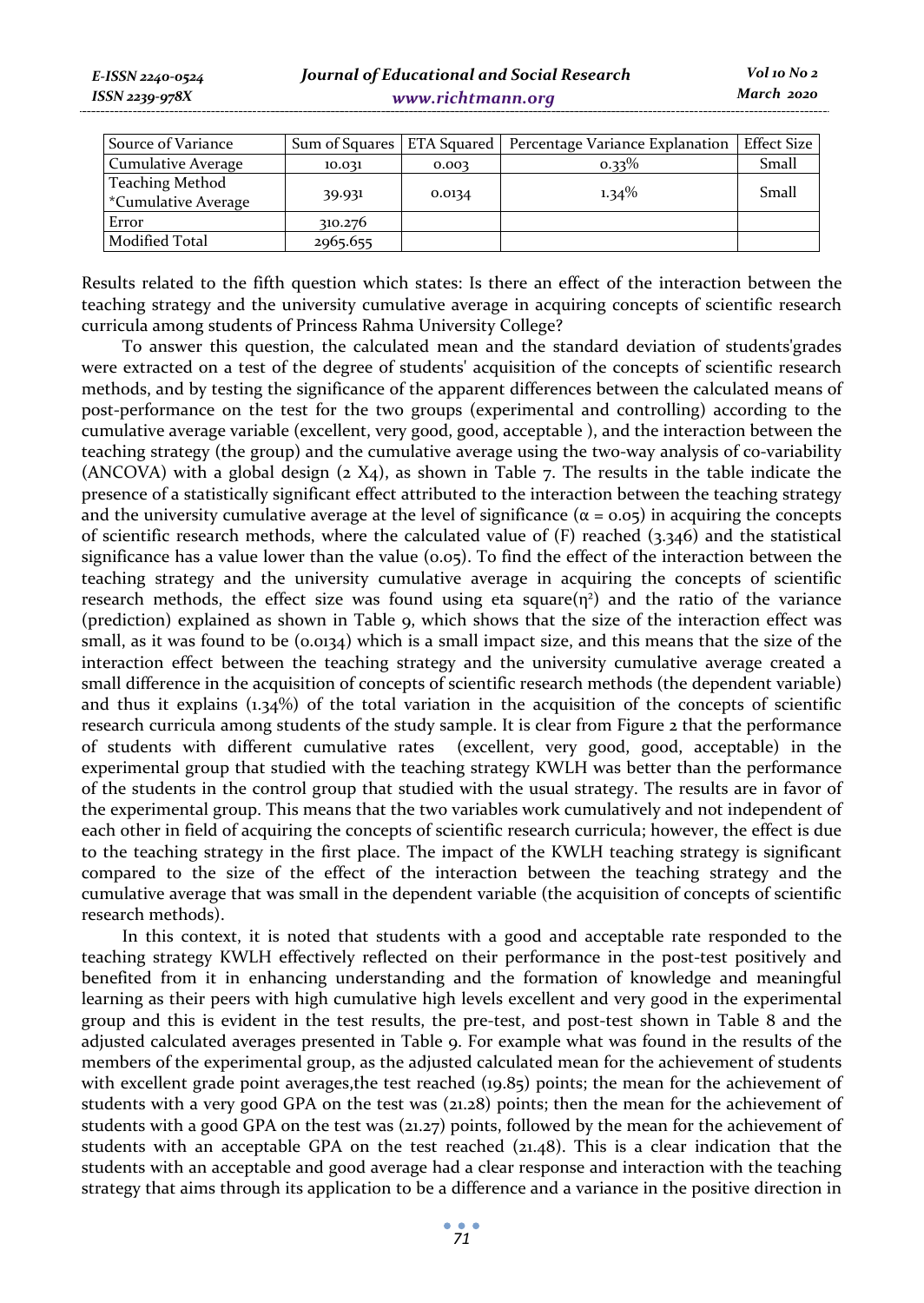| E-ISSN 2240-0524 | Journal of Educational and Social Research | Vol 10 No 2 |
|------------------|--------------------------------------------|-------------|
| ISSN 2239-978X   | www.richtmann.org                          | March 2020  |

the post-performance of the students of the study sample (the experimental group) compared with (the control group).



**Figure 2**: Interaction Between the Teaching Strategy and the GPA in Gaining Concepts of Scientific Research Methods.

## **9. Recommendations**

In light of the results and the conclusions reached in this study, it is possible to come up with the following recommendations:

- 1. Adopting the teaching strategy based on the KWLH learning schedule in the educational process when teaching the various scientific courses because of its effective role in improving students'learning, improving students' acquisition of concepts, and enhancing their learning positively.
- 2. Giving more importance when developing courses and curricula at the university and school levels for the topic of constructive learning, concepts and meaningful learning based on linking new learning to previous knowledge.
- 3. Conduct studies on the topic of learning concepts at the undergraduate level in the light of employing the KWLH strategy when teaching scientific subjects in different academic disciplines. This would be in accordance with other variables such as estimating the importance of learning based on understanding and its role transferring the impact of knowledge acquired functionally in life, and the trends of educational elements such as the student and the teacher and the educational supervisor toward this teaching strategy, as well as according to other taxonomic variables such as the type of university (governmental, private) and specialization (scientific, humanistic), as well as conducting analytical studies on books related to academic research methods approved for teaching at the university level in terms of degree and the nature of its handling of subjects.

## **References**

Alawin, F. and Al-Ayasrah, A. (2016). Building a strategy that integrates two strategies based on the principles of structural theory and measuring its impact on the acquisition of environmental concepts in the ninth grade and the development of their attitudes towards the environment. *TheJordanian Journal of Educational Sciences*, *12* (2), 155-167.